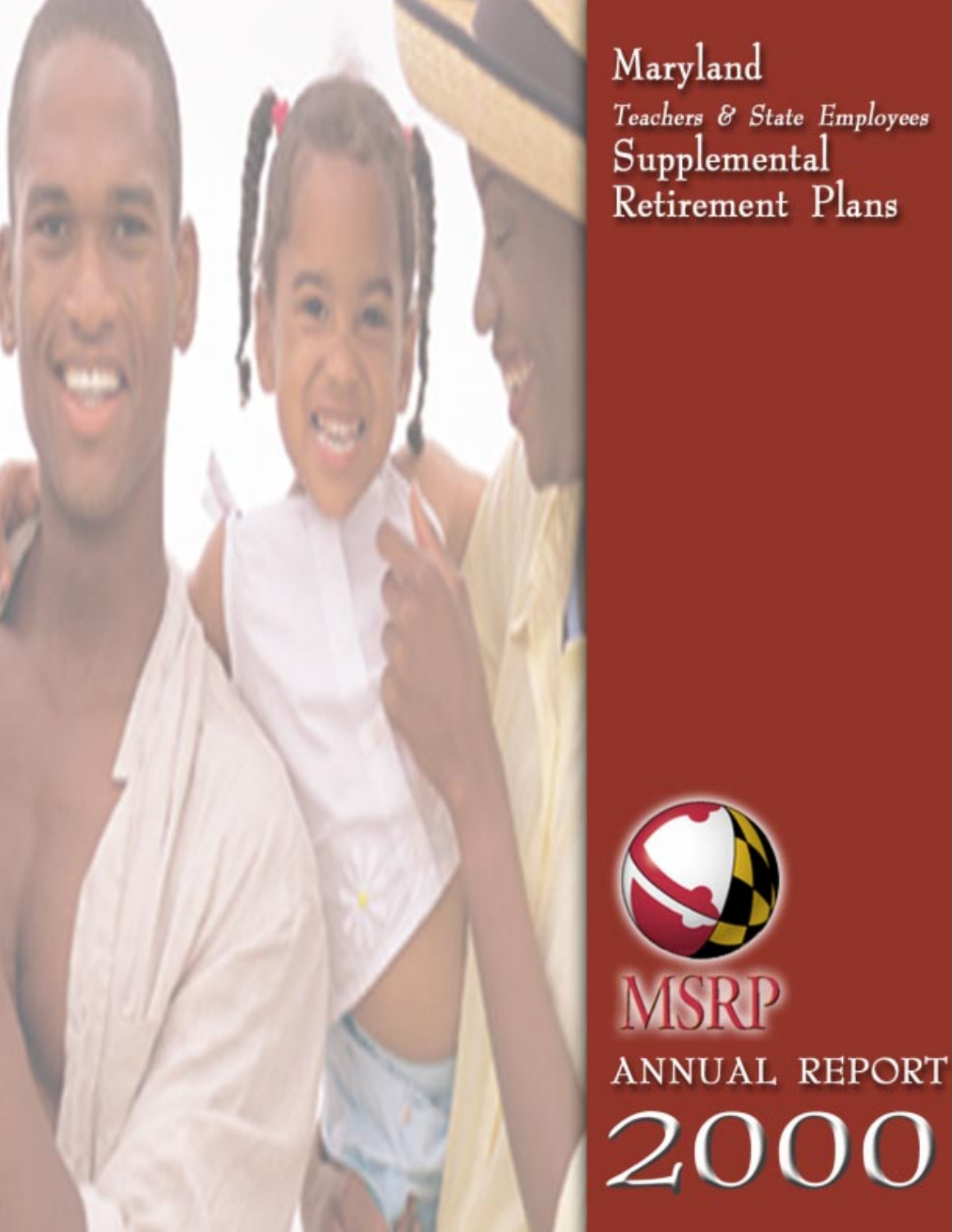# **TABLE OF CONTENTS**

# **SECTION PAGE**

| I.             | History of Program                                                                                                                                                                                                               | $\overline{2}$             |
|----------------|----------------------------------------------------------------------------------------------------------------------------------------------------------------------------------------------------------------------------------|----------------------------|
| $\mathbb{I}$ . | Board of Trustees & Staff                                                                                                                                                                                                        | 3                          |
| $\parallel$    | Program Highlights & Invested Plan Assets                                                                                                                                                                                        | 7                          |
| IV.            | Participant Activity by Plan                                                                                                                                                                                                     | $\vert \vert$              |
| V.             | Board Income & Expenditures                                                                                                                                                                                                      | 15                         |
| VI.            | Investment Performance<br><b>Investment Contract Pool Rates</b><br>Mutual Fund Rates                                                                                                                                             | 16<br> 8                   |
| VII.           | Plan Descriptions<br>The 457 Deferred Compensation Plan<br>The 403(b) Tax-Deferred Annuity Plan<br>The 401(k) Savings and Investment Plan<br>< 401(k) Payroll Savings Plan<br>< 401(k) Transfer Account<br>The 401(a) Match Plan | 21<br>22<br>23<br>25<br>24 |
| VIII.          | Investment Contract Pool Guidelines & Objectives                                                                                                                                                                                 | Appendix                   |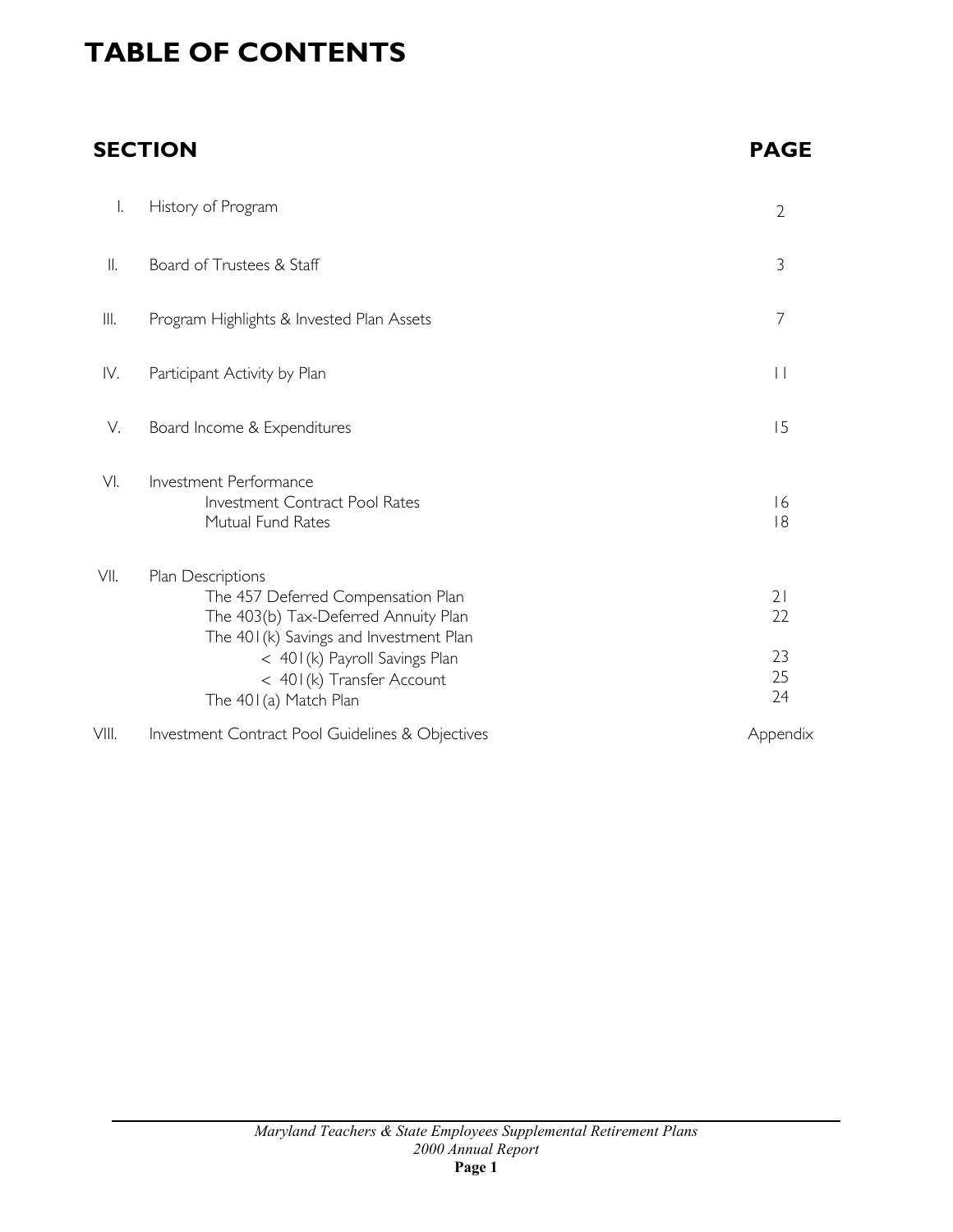# **HISTORY OF PROGRAM**

The Maryland Deferred Compensation Program was established for Maryland state employees in 1974 by Executive Order 01.01.1974.19 and under Chapter 433 of the Acts of 1974. In 1975, enrollment began and a seven-member Board of Trustees administered the plan. Subsequently, the U.S. Congress established the 457 Deferred Compensation Plan for public employees as part of the Internal Revenue Code in 1978.

Chapter 741 of the Acts of 1985 brought the 457 Deferred Compensation Plan under the direction of a nine-member Board of Trustees. The acts also gave the board authority to administer a 403(b) Tax-Deferred Annuity Plan and a 401(k) Savings and Investment Plan. The Maryland 403(b) plan became operational in 1985, and the Maryland 401(k) plan began in 1990. These three plans came to be known as the Maryland Teachers and State Employees Supplemental Retirement Plans.

The Maryland 401(k) transfer account was established by an Internal Revenue Service private letter ruling, effective December 31, 1990. The ruling allows active Maryland state employees who transfer from the Maryland State Retirement System to the Maryland State Pension System to move their transfer refunds, on a tax-deferred basis, to the Maryland 401(k) transfer account.

In May of 1998, Governor Parris N. Glendening signed legislation (HB 987/Chapter 530 of the Acts of 1998) passed by the Maryland General Assembly that provides for, among other things, a match to the state=s 457, 403(b) and 401(k) supplemental retirement plans. Effective July 1, 1999, the match is dollar for dollar up to \$600 each fiscal year. The state=s contributions are immediately vested. According to the law, state employees who are members of the State Employees AModified@ Pension System are eligible for the match.

Title 35 of the State Personnel and Pensions Article authorizes the Board of Trustees to administer the Maryland plans and requires the board to pay all

expenses from fees collected. A state general fund appropriation is not provided in this statute. This article also authorizes the governor to appoint board members and the board chairperson to staggered fouryear terms. The governor must select three members from any of the following departments, agencies or boards: the Department of Budget and Management, the Department of Education, the Comptroller of the Treasury, the State Treasurer's Office, the Maryland State Retirement and Pension Systems or the Maryland Higher Education Commission. Three other members must be eligible to participate in one or more of the plans, provided that at least one is eligible for the 403(b) plan. Three additional members must represent the general public and must not be eligible to participate in the plans. One of these members must have experience with deferred compensation and salary reduction plans.

In addition to implementing, maintaining and administering the plans, the board is responsible for submitting progress and status reports to participants; submitting an annual report to the governor and General Assembly; appointing employees; and hiring consultants, administrators and other professional assistance. Each board member serves on at least one committee. The committees include the Executive Committee, the Communications Committee, the Investment Committee, the Audit Committee and the Hardship Committee.

#### **Sources:**

- 1. Title 35 of the Personnel and Pensions Article
- 2. Chapter 741 of the Acts of 1985
- 3. Internal Revenue Service Private Letter Ruling
- 4. Presentation to the Joint Budget and Audit Committee by H. Louis Stettler, III, Ph.D., 1985.
- 5. House Bill 987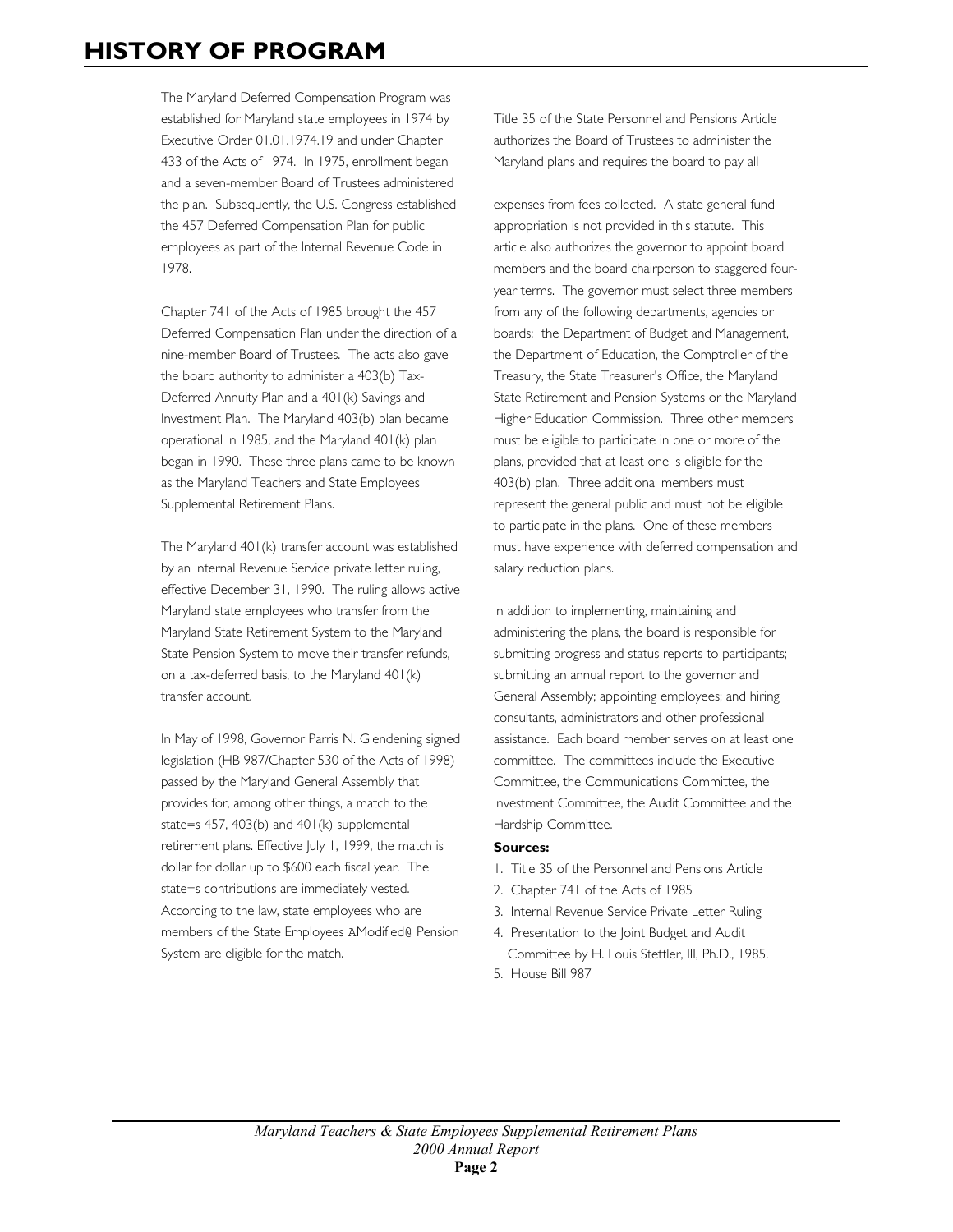# **BOARD OF TRUSTEES**

*Period Ending December 31, 2000*

## **BOARD CHAIRPERSON**

## **Mr. Frederick W. Puddester**

Executive Director of Budget, Financial Planning and Analysis - Johns Hopkins University

## **BOARD MEMBERS**

**Mr. Stephen M. Cordi** Deputy Comptroller - Office of the Comptroller

**The Honorable T. Eloise Foster** Secretary - Department of Budget and Management

**Ms. Sylvia Brown Olivetti, CRC, CRA** Legal Secretary - Arent Fox Kintner Plotkin & Kahn

**Mr. Edwin Crawford** Senior Vice President - Ferris, Baker, Watts & Company, Incorporated

**The Honorable Richard N. Dixon**  Treasurer - State of Maryland

**Joseph H. Langhirt, Esquire** Partner - Piper and Marbury

**Professor Vincent L. Marando** Professor - Department of Government and Politics, University of Maryland

## **Mr. Larry Plummer**

Staff Engineer, Retired - Assistant to the Chief in the Division of Maintenance - State Highway Administration

State of Maryland Agency Representative

Eligible-Participant Member

State of Maryland Agency Representative

Public Member

Public Member

State of Maryland Agency Representative

Public Member

403(b) Eligible-Participant Member

Eligible-Participant Member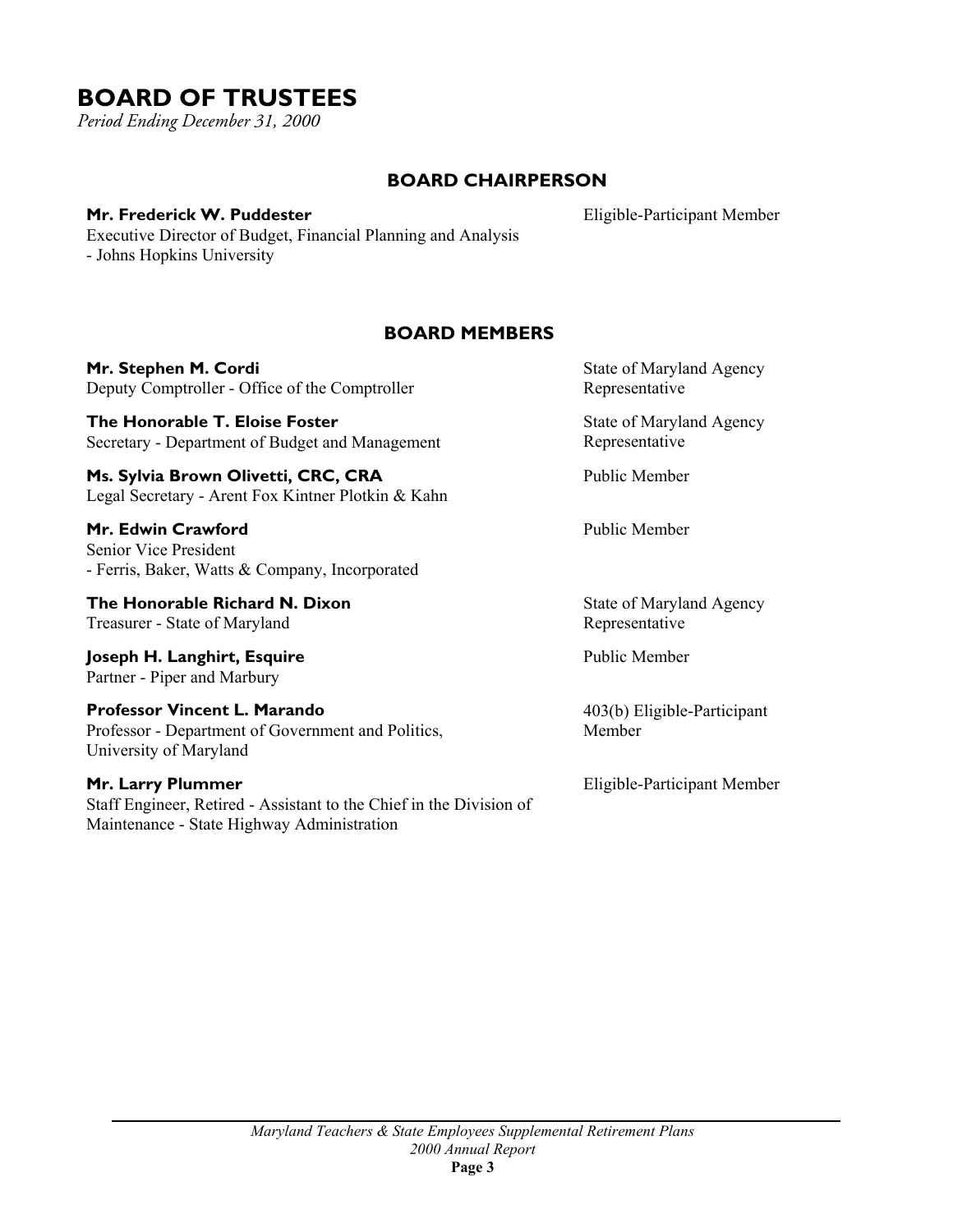## **BOARD COMMITTEES**

## **Executive Committee**

Frederick W. Puddester - *Chairperson*  Richard N. Dixon Edwin Crawford Larry Plummer

## **Communications Committee**

Larry Plummer - *Chairperson* Joseph H. Langhirt, Esquire Vincent L. Marando

## **Investment Committee**

Edwin Crawford - *Chairperson* Sylvia Brown Olivetti, CRC, CRA Stephen M. Cordi Richard N. Dixon

## **Audit Committee**

Sylvia Brown Olivetti, CRC, CRA - *Chairperson* Stephen M. Cordi T. Eloise Foster

## **Hardship Committee**

Joseph H. Langhirt, Esquire - *Chairperson*  T. Eloise Foster Vincent L. Marando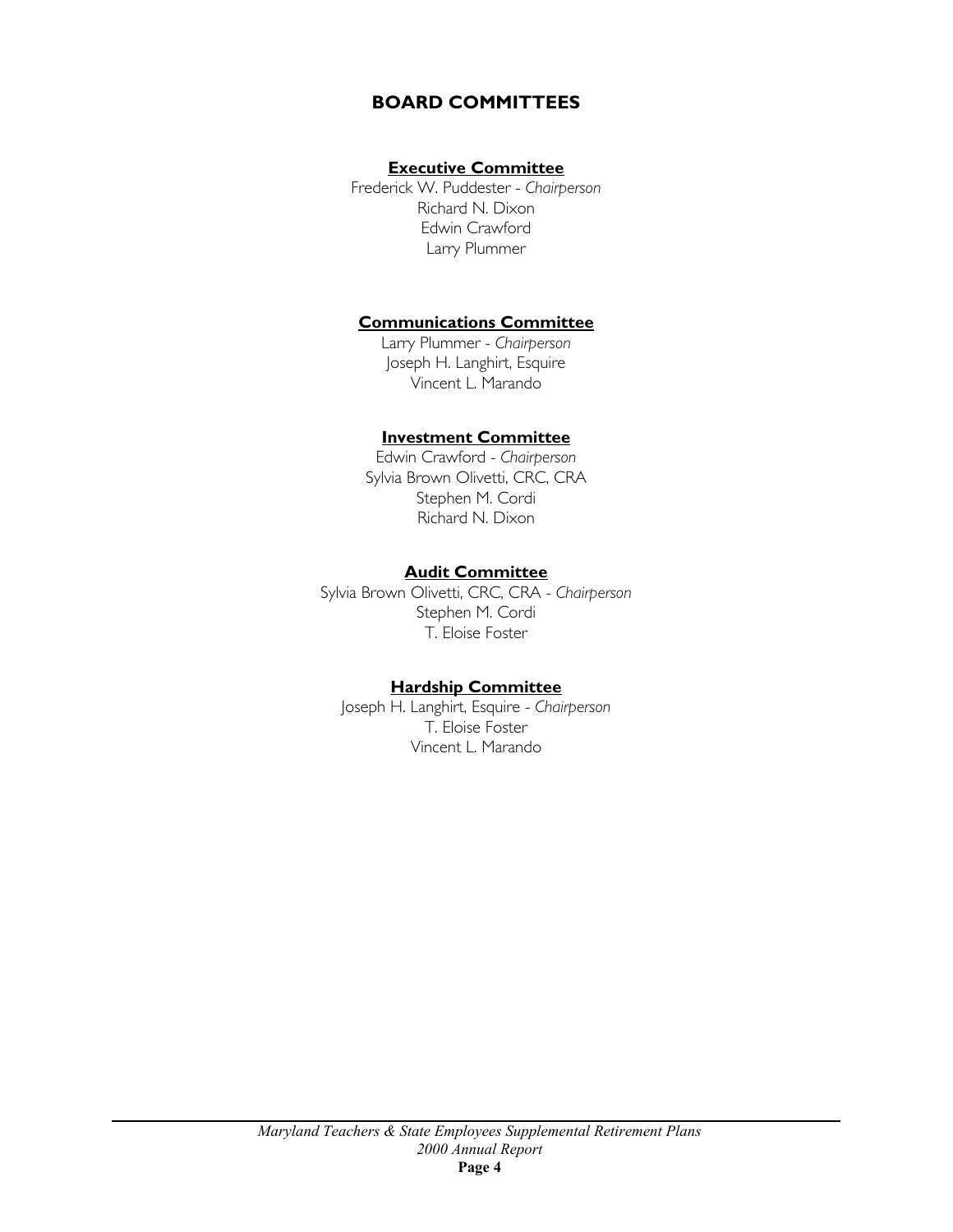## **BOARD STAFF**

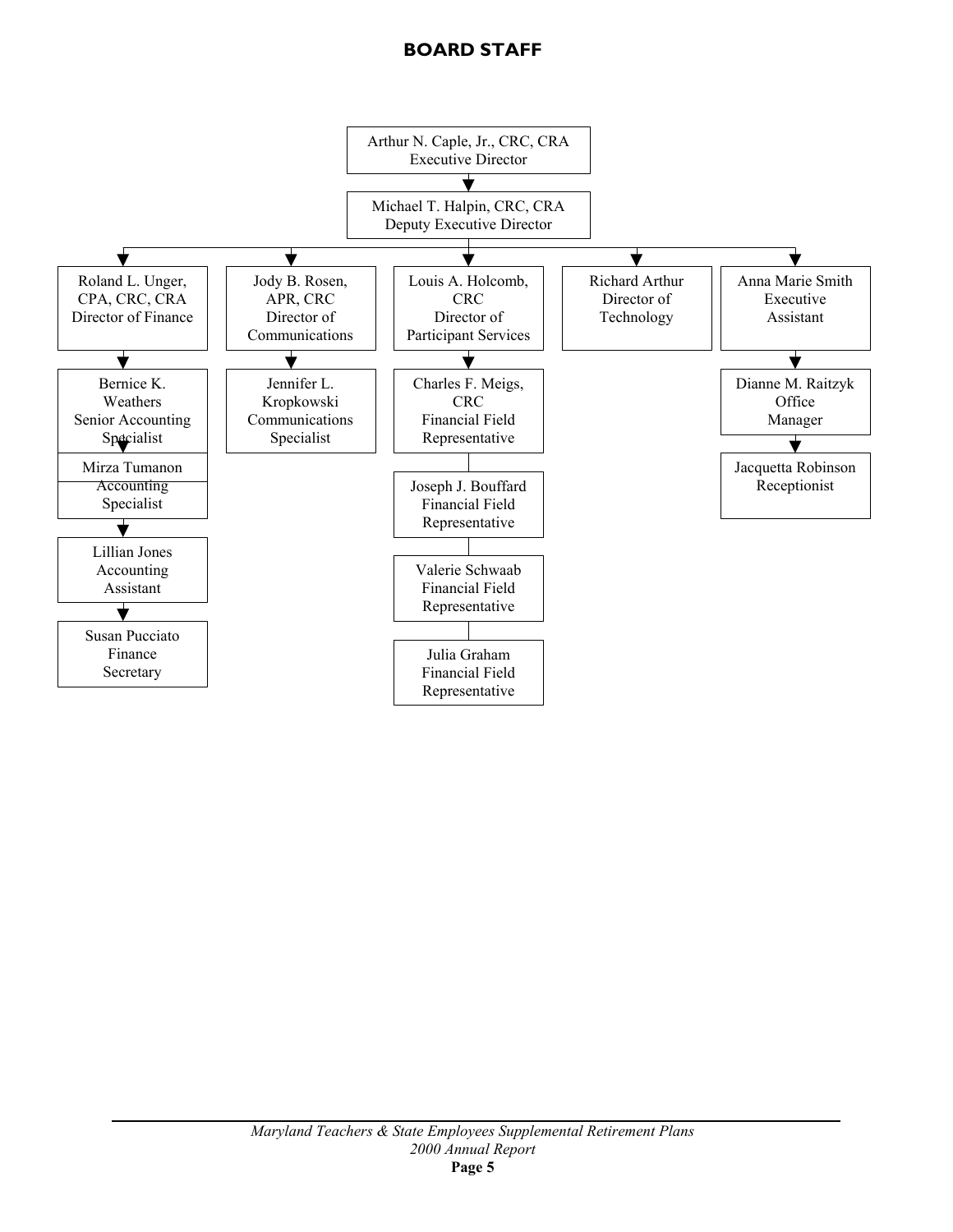## **ADVISORS**

## **General Counsel**

 John K. Barry, Esquire Assistant Attorney General, Office of the Comptroller

## **Independent Auditors**

KPMG Peat Marwick, L.L.P. Certified Public Accountants

## **Investment Contract Pool Manager**

Dwight Asset Management

## **Third Party Administrator**

PEBSCO (Public Employees Benefits Services Corporation) division of Nationwide Retirement Solutions, Inc.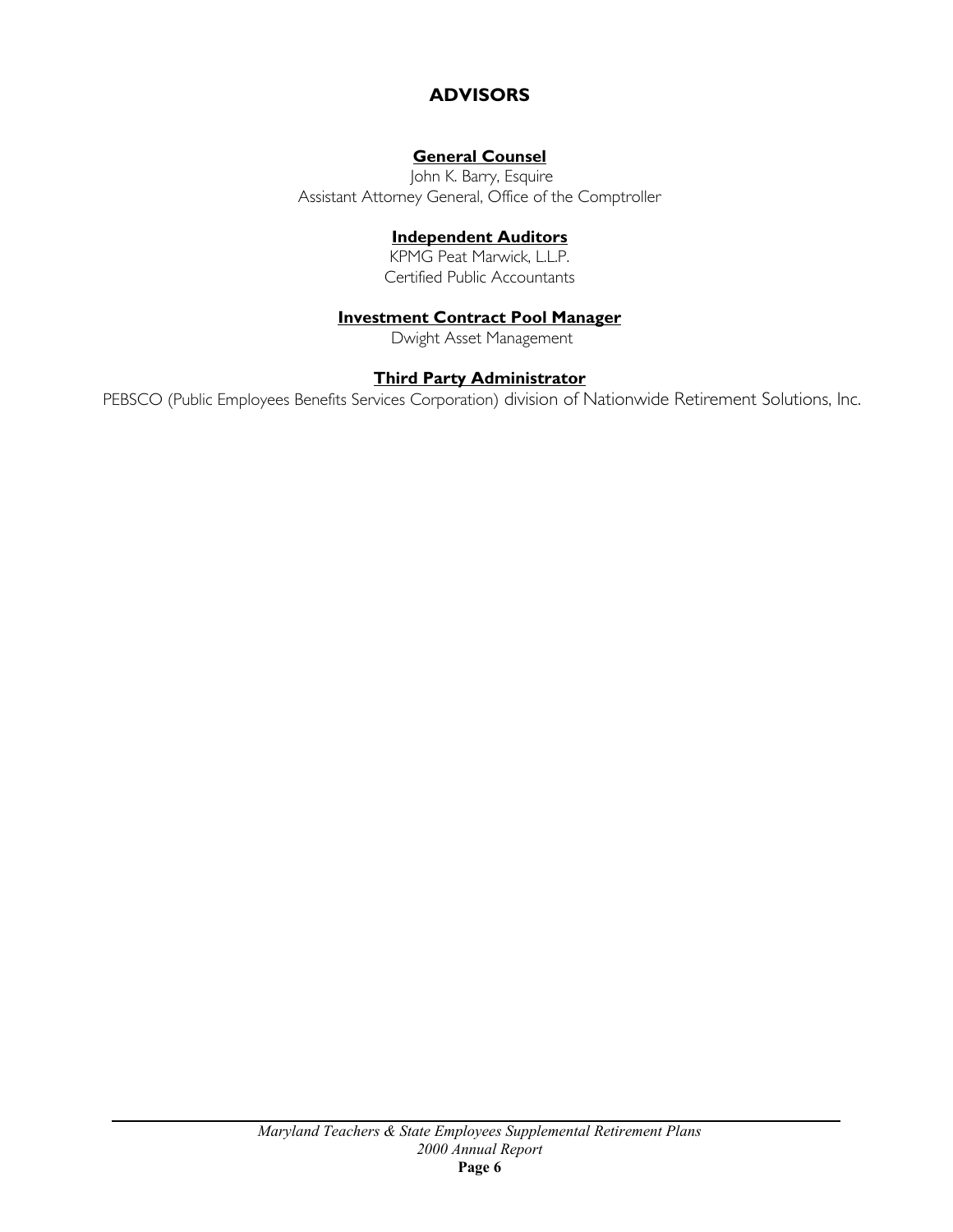# **PROGRAM HIGHLIGHTS**

- \$ The number of participant accounts in the 457, 403(b) and 401(k) payroll savings plans combined grew by 7.4%, or 4,299 accounts, in 2000. The total participant\* accounts at year end for the payroll savings plans totaled 62,043. The total participant accounts for all of the plans, including the 401(k) transfer account, was 62,581.
- \$ At year end, the net assets for all of the plans, including the 401(k) transfer account and the 401(a) match plan, equaled \$1,574,445,663.
- \$ The plans= mutual fund rebate program returned \$1,481,832 to participants= accounts that were invested in the funds participating in the rebate program.
- \$ At year end, the net assets for the 401(a) Match Plan, equaled \$34,283,596.
- \$ The Board of Trustees won first place in the 2000 Best In Maryland awards hosted by the Maryland Chapter of the Public Relations Society of America in the categories of Internal Communications and Newsletters for its match campaign, "The Year of the Match" and "MSRP Retirement News".
- \$ MSRP received a Leadership Recognition Award from the National Association of Government Defined Contribution Administrators (NAGDCA) for its MSRP Coordinator Academies and its Investment Options Seminar.
- \$ The Board of Trustees added the Deutsche Flag Investors Value Builder Fund – Institutional Shares. It eliminated the Income Fund of America as an investment option.
- \$ Agency staff participated in 16 financial seminars, 200 informational booths, 60 life-planning seminars, 73 orientation/overview seminars, 74 pre-retirement seminars, 5 investment options seminar and three benefit coordinator academies during the year. About 16,236 state employees attended these seminars and booths. PEBSCO conducted 953 group meetings around the state with 14,150 employees attending.
- *\* Participants are those who have account values, including those who are receiving systematic withdrawals. For the payroll savings plans, participants also include those who have recently enrolled in the plans and are awaiting their first deferral.*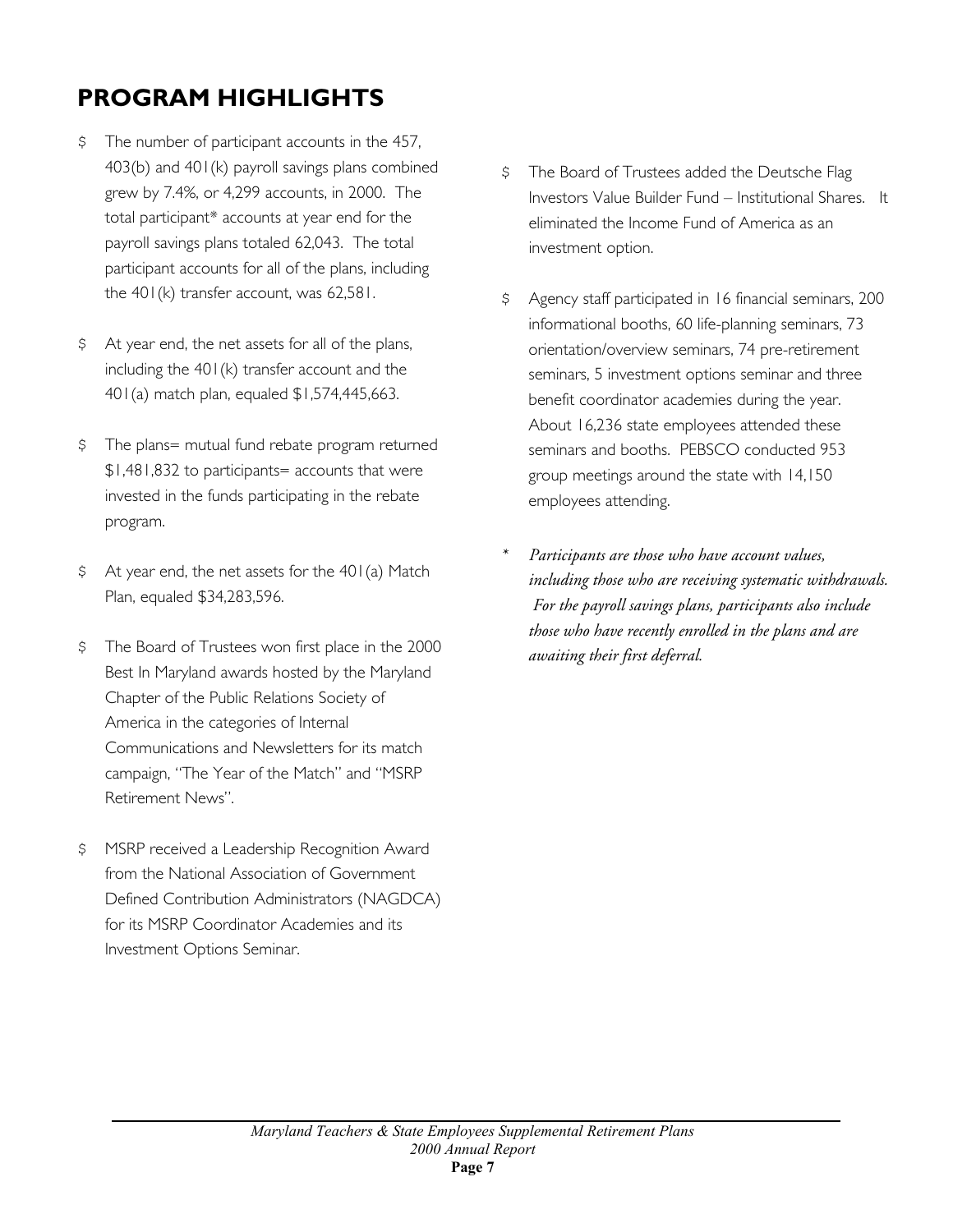# **INVESTED PLAN ASSETS**

# **457 PLAN SUMMARY**

- Net assets in the 457 plan decreased by 1.6% in 2000. This loss reflected the net of:
	- o \$33,867,423 net gain from new deferrals;
	- o (\$2,719,051) net investment loss \*; and
	- o \$48,687,734 in benefit payments.
- Deferrals allocated to the variable funds as a percentage of total plan deferrals

# **403(b) PLAN SUMMARY**

- Net assets in the 403(b) plan decreased by 5.2% in 2000. This loss reflected the net of:
	- o \$2,877189 net gain from new deferrals;
	- o (\$1,859,427) net investment loss\*; and
	- o \$4,565,496 in benefit payments.

## **401(k) PAYROLL SAVINGS PLAN SUMMARY**

- Net assets in the  $401(k)$  payroll plan grew by 8.6% in 2000. This growth reflected the net of:
	- o \$67,440,557 net gain from new deferrals;
	- o (\$12,509,230) net investment loss\*; and
	- o \$21,283,846 in benefit payments.

increased to 77.8% in 2000, from 75.3% in 1999.

The number of participant accounts increased by 0.5% or 131 accounts, for a total of 27,587 participant accounts in 2000.

- Deferrals into the variable funds as a percentage of total plan deferrals remained at 100% in 2000.
- There was one outstanding loan, totaling \$50,000 during the year.
- The number of participant accounts decreased by 17, or 1.2%, for a total of 1,360 participant accounts in 2000.
	- Deferrals into the variable funds as a percentage of total plan deferrals was 92.5% in 2000, a slight decrease from from 92.9% in 1999.
	- Eight hundred and thirty-four 401(k) payroll savings plan participants had outstanding loans, totaling \$4,126,205 during the year.
	- The number of participant accounts increased by 14.5%, or 4,831 accounts, for a total of 33,096 participants in 2000.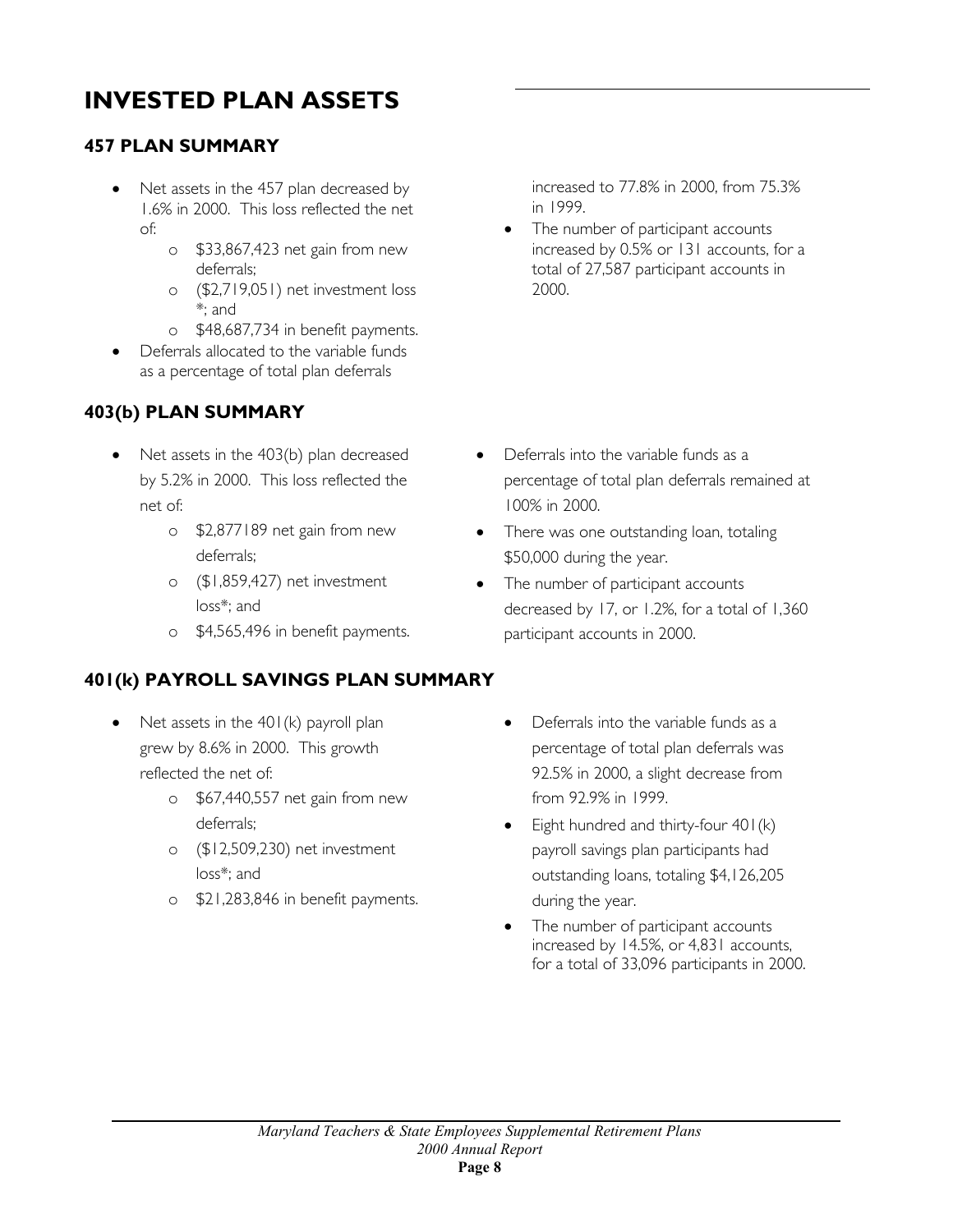# **401(a) MATCH PLAN SUMMARY**

Net assets in the 401(a) match plan increased by 117.9%, or \$18,552,105 in 2000. This growth reflected the net of:

- \$19,916,744 net gain from new deferrals;
- (\$1,021,376) net investment loss\*; and
- \$271,514 in benefit payments.

## **401(k) TRANSFER ACCOUNT SUMMARY**

Net assets in the 401(k) transfer account decreased by 10.4%, or \$15,130,005 in 2000. This growth reflected the net of:

- (\$1,330,686) net investment loss\*; and
- \$14,181,557 in benefit payments.
- No new money was rolled into the plans
- Deferrals into the variable funds as a percentage of total plan deferrals equaled 83.8% in 2000.
- The number of participants equaled 53,237 in 2000
- \$ Thirty-eight 401(k) transfer account participants had outstanding loans, totaling \$498,455 during the year.
- \$ The number of participants decreased by 2.9%, or 16 participants, for a total of 538 participants in 2000.

## *\*Net investment return is gross investment return minus the 34 basis point (0.34%) asset fee.*

## **Sources:**

- 1. KPMG Peat Marwick. Financial Statements.
- 2. PEBSCO.
- 3. Maryland Teachers & State Employees Supplemental Retirement Plans.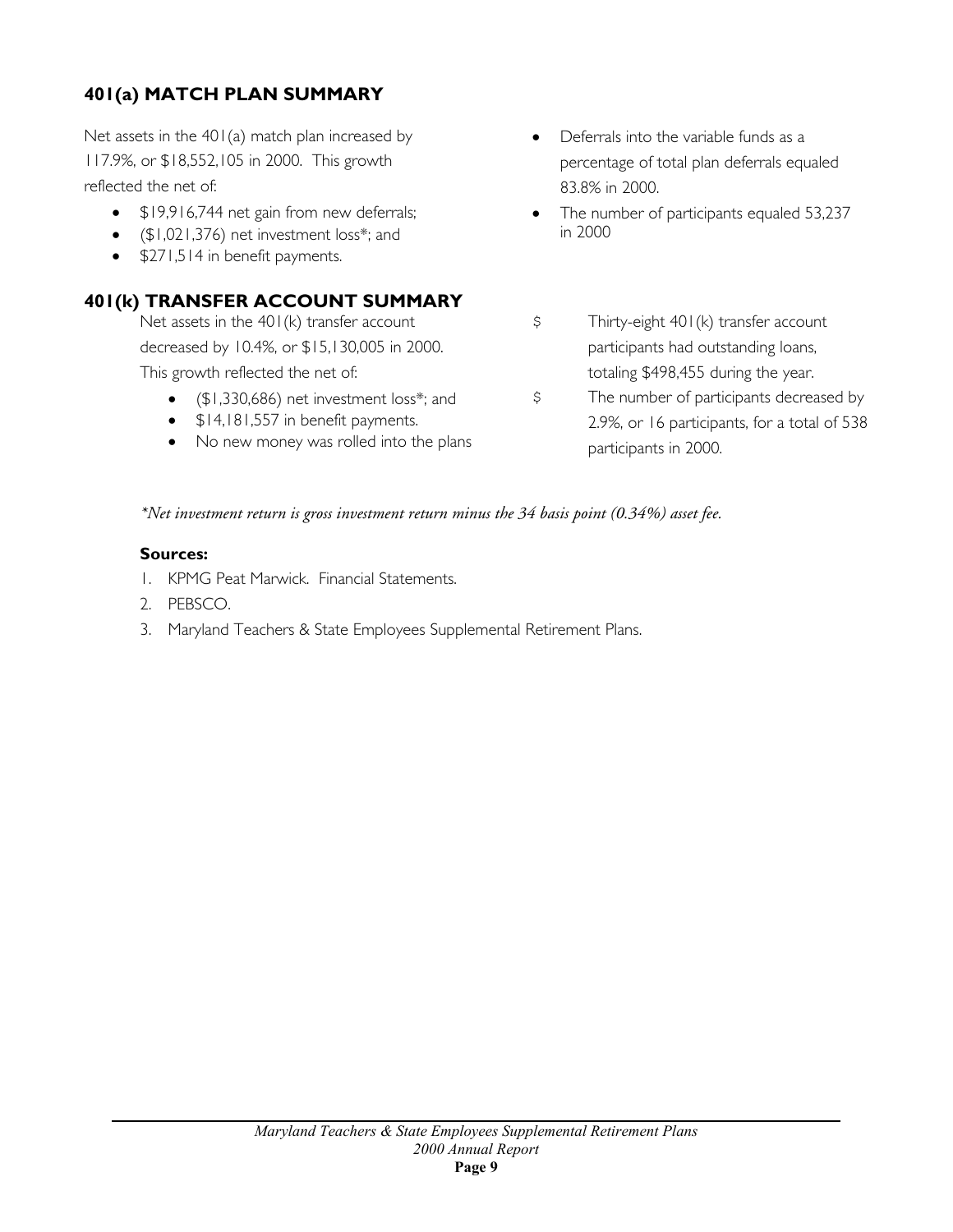# **SUMMARY OF PLAN ASSETS**

At year end, the net assets for all of the plans, including the 401(k) transfer account and the 401(a) match plan, equaled \$1,763,298,039.

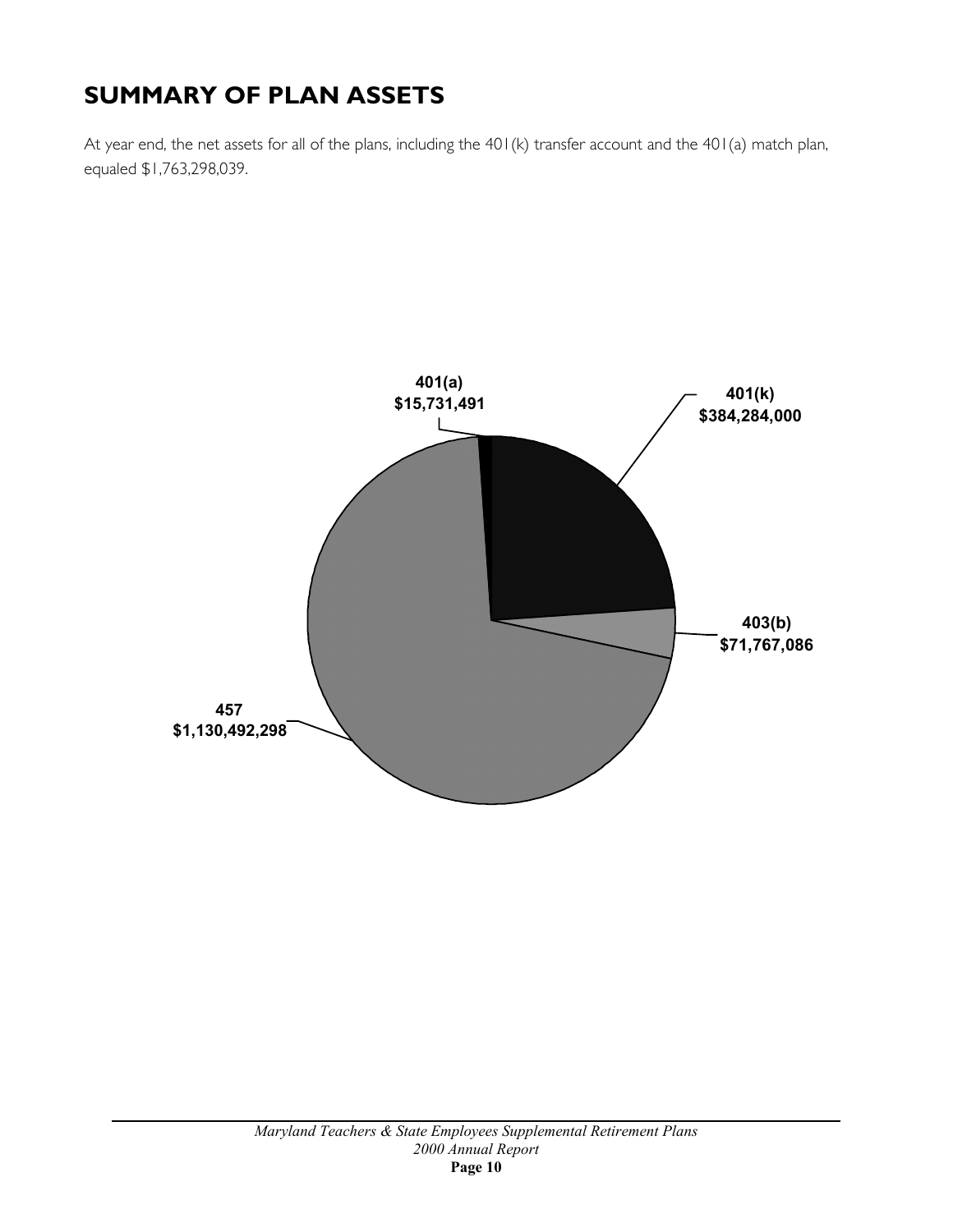# **PARTICIPANT ACTIVITY by PLAN**

## **457 DEFERRED COMPENSATION PLAN**

|                                                | 2000         | 1999         | 1998         | 1997         | 1996         | 1995         |
|------------------------------------------------|--------------|--------------|--------------|--------------|--------------|--------------|
| Participants                                   | 27,587       | 27,456       | 26,088       | 25,139       | 24,440       | 23,460       |
| New Enrollments'                               | 815          | 1.971        | 1.416        | 1,371        | 1,577        | 1,321        |
| Annuitants <sup>2</sup>                        | 3,740        | 3,626        | 2.407        | 3.313        | 2.774        | 2,676        |
| Total Deferrals <sup>3</sup>                   | \$33,867,423 | \$33,950,589 | \$35,478,369 | \$38,323,344 | \$39,346,321 | \$36,096,968 |
| Participants=<br>Average Deferral <sup>4</sup> | \$1,228      | \$1,237      | \$1,360      | \$1,525      | \$1,610      | \$1,539      |

## **403(b) TAX DEFERRED ANNUITY PLAN**

|                                                 | 2000        | 1999        | 1998        | 1997        | 1996        | 1995        |
|-------------------------------------------------|-------------|-------------|-------------|-------------|-------------|-------------|
| Participants                                    | 1,360       | 1,377       | 285, ا      | 279, ا      | ا 28, ا     | 1,293       |
| New Enrollments'                                | 34          | 128         | 26          | 12          | 23          | 25          |
| Annuitants <sup>2</sup>                         | 60          | 51          | 39          | 33          | 16          | 34          |
| Total Deferrals <sup>3</sup>                    | \$2,887,189 | \$2,821,354 | \$2,766,201 | \$2,860,156 | \$3,147,518 | \$3,225,645 |
| Participants = Average<br>Deferral <sup>4</sup> | \$2,116     | \$2,049     | \$2,153     | \$2,236     | \$2,457     | \$2,495     |

## **401(k) SAVINGS & INVESTMENT PLAN** (payroll savings plan)

|                                                 | 2000         | 1999         | 1998         | 1997         | 1996         | 1995         |
|-------------------------------------------------|--------------|--------------|--------------|--------------|--------------|--------------|
| Participants                                    | 33,096       | 28.911       | 16,970       | 12,012       | 9,058        | 6,362        |
| New Enrollments'                                | 4,831        | 12,369       | 5,287        | 3,226        | 2,857        | 2,433        |
| Annuitants <sup>4</sup>                         | 49           | 35           | 64           | 15           |              | $\mathbf{2}$ |
| Total Deferrals <sup>3</sup>                    | \$67,440,557 | \$54,121,348 | \$37,163,542 | \$25,897,204 | \$20,629,872 | \$15,457,893 |
| Participants = Average<br>Deferral <sup>4</sup> | \$2,038      | \$1,872      | \$2,190      | \$2,156      | \$2,278      | \$2,430      |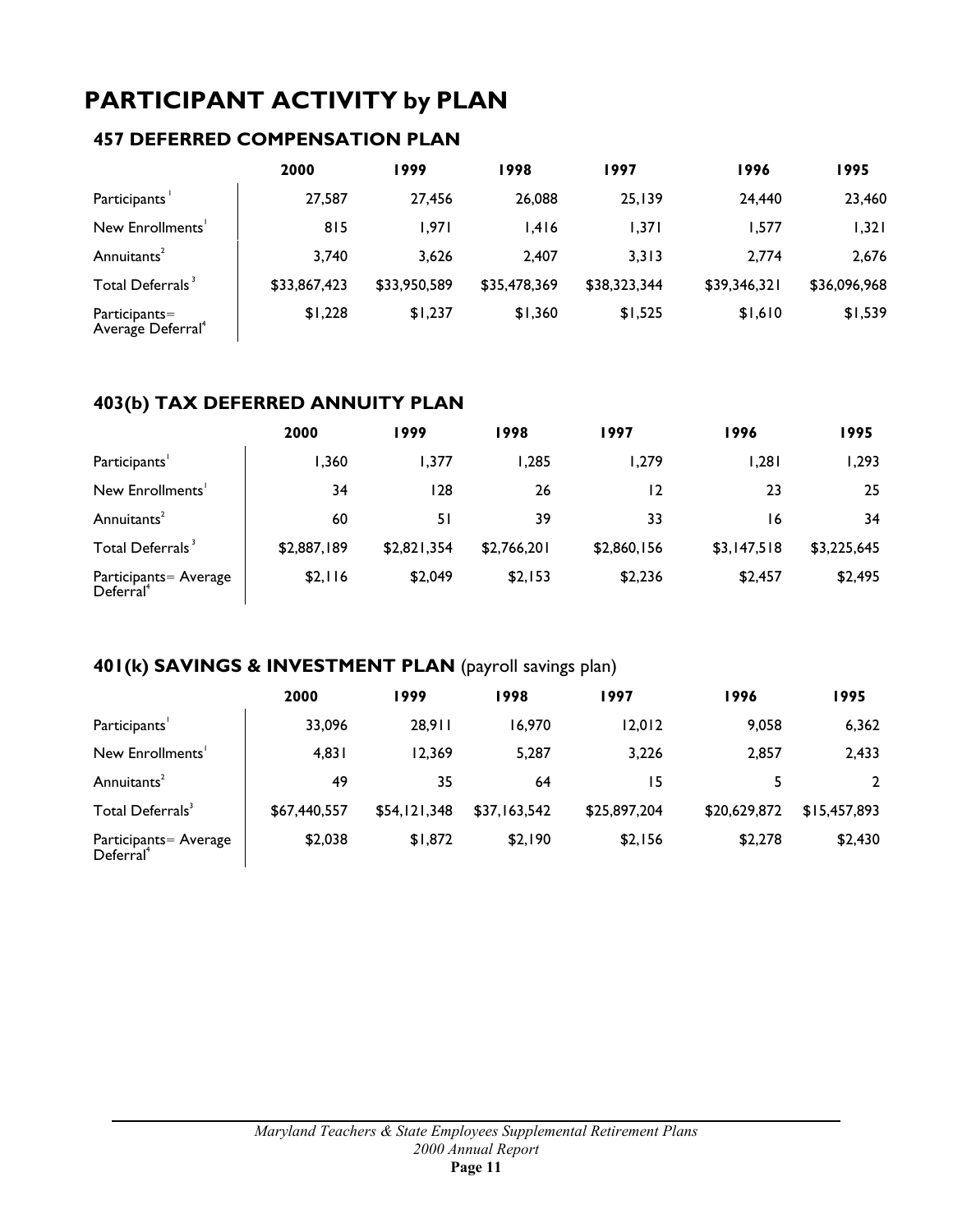## **401(a) MATCH PLAN**

|                                                                 | 2000         | $7/1/99 -$<br>12/31/99 |
|-----------------------------------------------------------------|--------------|------------------------|
| Participants <sup>4</sup>                                       | 53,237       | 33,308                 |
| New Enrollments <sup>4</sup>                                    | 19,929       | 33,308                 |
| Annuitants <sup>4</sup>                                         | 0            |                        |
| <b>Total Employer</b><br>Matching<br>Contributions <sup>3</sup> | \$19,916,744 | \$14.546,456           |
| Employer's Average<br>Match Contribution <sup>4</sup>           | \$578        | \$437                  |

## **401(k) SAVINGS & INVESTMENT PLAN** (transfer account)

|                              | 2000 | 1999      | 1998      | 1997      | 1996     | 1995         |
|------------------------------|------|-----------|-----------|-----------|----------|--------------|
| Participants <sup>4</sup>    | 538  | 554       | 570       | 582       | 600      | 630          |
| New Transfers <sup>4</sup>   |      |           | 6         | ь         |          | $\mathbf{2}$ |
| Annuitants <sup>7</sup>      | 137  | 135       | 130       | 128       | 104      | 98           |
| Total Transfers <sup>3</sup> | \$0  | \$183,644 | \$454,663 | \$406,977 | \$49,384 | \$261,797    |

## **DEFINITIONS**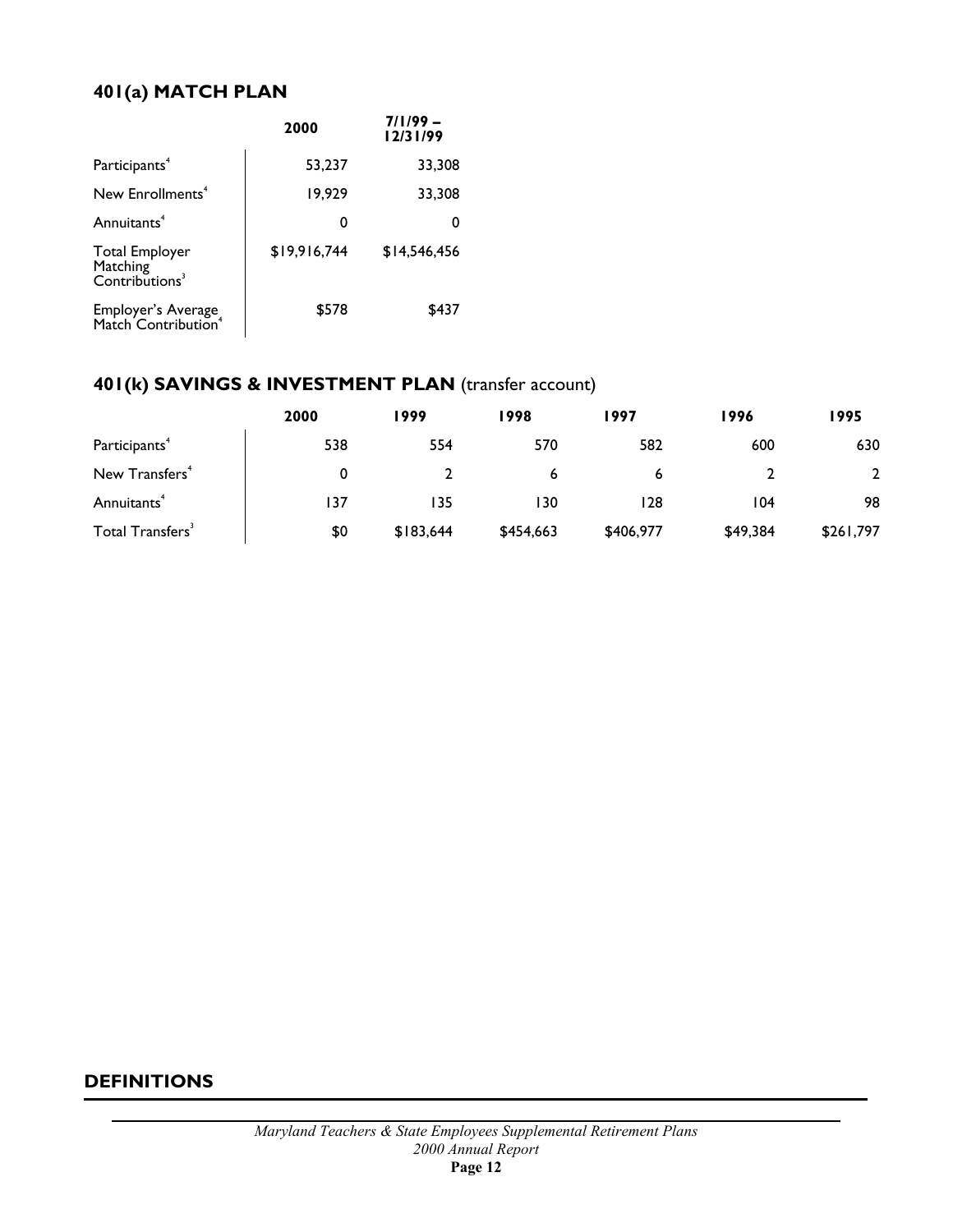Participants. Those who have an account value, including those who are receiving systematic withdrawals and those who have recently enrolled in the plans and are awaiting their first deferral.

**New Enrollments.** State employees who opened up a new account.

**Annuitants.** Participants who are receiving systematic withdrawals or have purchased annuity contracts.

**Participants= Average Deferral.** Calculated by dividing the dollar value of ATotal Deferrals@ by the number of AParticipants@ during the year.

**Employer's Average Match Contribution.** Calculated by dividing the dollar value of "Total Employer Matching Contributions" by the number of contributing "Match Plan Participants".

**Participants [401(k) transfer account].** Those who have an account value, including those who are receiving systematic withdrawals.

## **Sources**

- 1. PEBSCO. Administrator's Report.
- 2. PEBSCO.
- 3. KPMG Peat Marwick. Financial Statements.
- 4. Maryland Teachers and State Employees Supplemental Retirement Plans.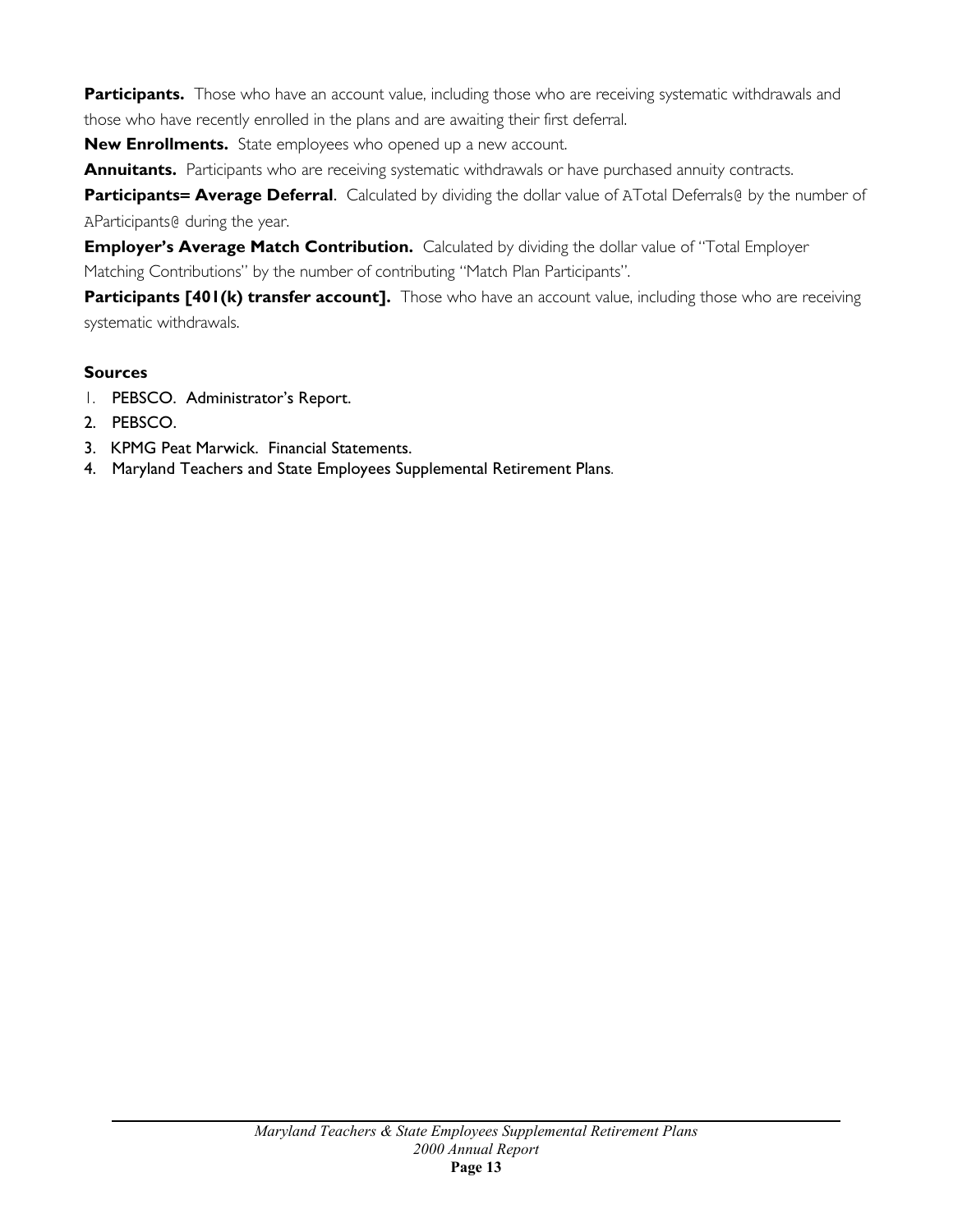# **PARTICIPANT ACTIVITY**



# **PLAN COMPARISON**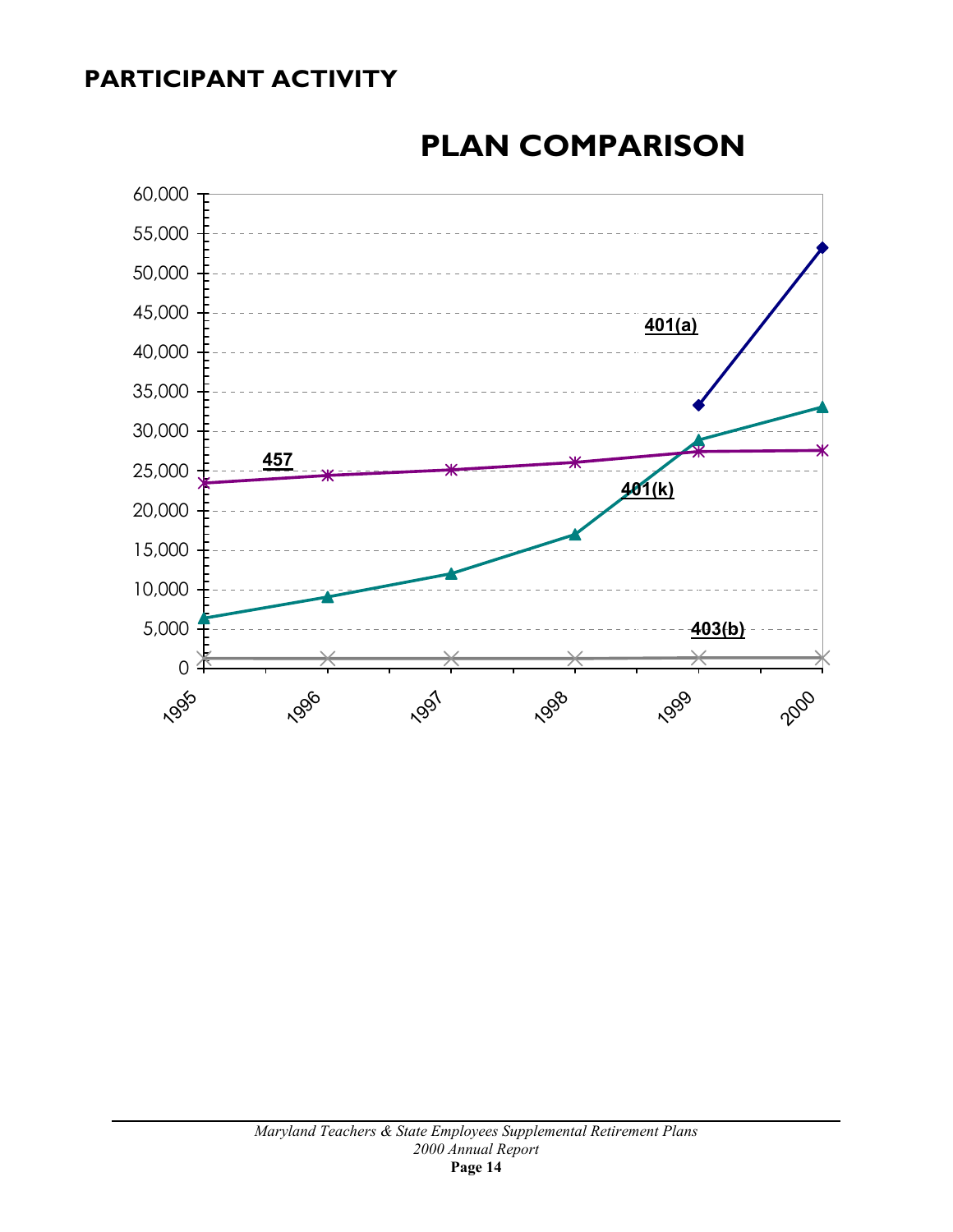# **BOARD INCOME & EXPENDITURES**

|                                     | 2000           | 1999            | 1998        |
|-------------------------------------|----------------|-----------------|-------------|
| <b>Total Revenues*</b>              | \$883,440      | \$1,081,848     | \$1,117,669 |
| <b>Expenditures</b>                 |                |                 |             |
| Salaries, Wages and Fringe Benefits | \$939,862      | \$685,707       | \$623,001   |
| Technical and Special Fees          | (\$2,014)      | \$10,833        | \$310       |
| Communications                      | \$31,003       | \$13,622        | \$25,313    |
| Travel (In-State and Out-of-State)  | \$41,344       | \$39,058        | \$22,047    |
| Contractual Services                | \$249,162      | \$328,731       | \$240,795   |
| Supplies and Materials              | \$42,019       | \$20,638        | \$12,341    |
| <b>Fixed Charges</b>                | \$86,066       | \$80,907        | \$76,514    |
| Equipment and Furnishings           | \$45,465       | \$5,392         | \$1,063     |
| <b>Total Expenditures</b>           | \$1,432,907    | \$1,184,888     | \$1,001,384 |
| <b>Revenues Less Expenditures</b>   | $($ \$549,467) | $($103,043)$ ** | \$116,285   |
| <b>Reserve</b>                      | \$139,435      | \$566,295       | \$718,659   |

*The Board of Trustees reduced fees to deliberately spend down reserve funds to an appropriate level.* 

**Source:** Maryland Teachers & State Employees Supplemental Retirement Plans.

*\* The Maryland Teachers & State Employees Supplemental Retirement Agency administers the Maryland plans with special funds only. The agency collects these funds as participants fees. It does not use state general fund appropriations. The agency holds revenues in a board reserve account for unanticipated necessary expenses. \*\* This number has been corrected from the 1999 Annual Report.*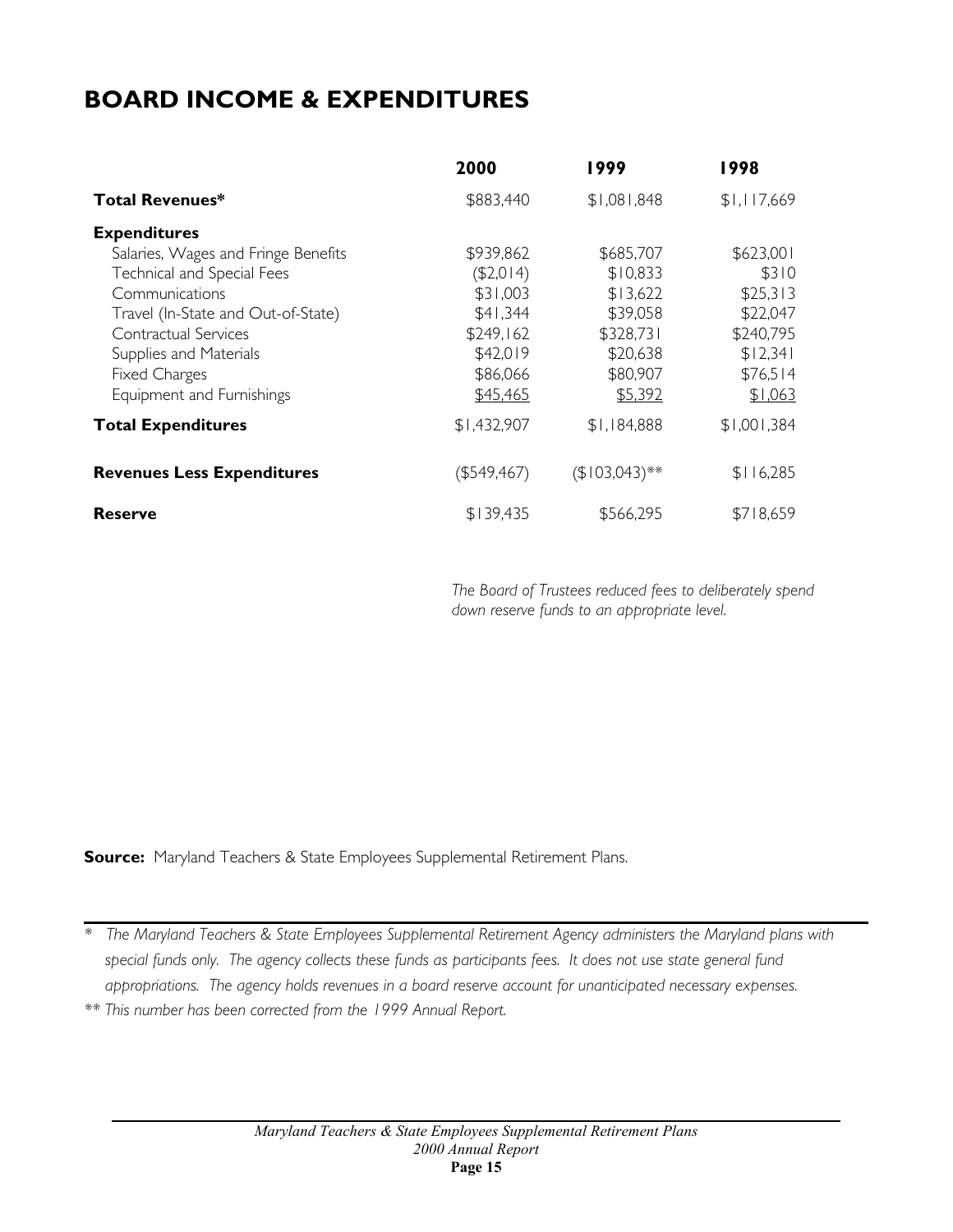# **INVESTMENT CONTRACT POOL**

*[Available in the 457 plan, the 401(k) payroll plan, the 401(a) match plan, and the 401(k) transfer account]*

|                                                                                  |                                                                                         | <b>CONTRACT RATES</b>                                 | <b>BLENDED RATES</b>                           |
|----------------------------------------------------------------------------------|-----------------------------------------------------------------------------------------|-------------------------------------------------------|------------------------------------------------|
| <b>Effective Periods</b>                                                         | <b>Carriers</b>                                                                         | <b>Maryland Plan Net</b>                              | <b>Participant Blended</b>                     |
| 1st Quarter, 1993                                                                | Hartford Life                                                                           | 5.65%                                                 | 7.14%                                          |
| 2nd Quarter, 1993                                                                | Continental                                                                             | 5.31%                                                 | 6.97%                                          |
| 3rd Quarter, 1993                                                                | Allstate                                                                                | 5.44%                                                 | 6.78%                                          |
| 4th Quarter, 1993                                                                | Prudential                                                                              | 5.72%                                                 | 6.55%                                          |
| 1st Quarter, 1994                                                                | Principal Mutual                                                                        | 6.96%                                                 | 6.27%                                          |
| 2nd Quarter, 1994                                                                | Principal Mutual                                                                        | 7.69%                                                 | 6.32%                                          |
| 3rd Quarter, 1994                                                                | Principal Mutual                                                                        | 7.55%                                                 | 6.35%                                          |
| 4th Quarter, 1994                                                                | Lehman Brothers                                                                         | 7.85%                                                 | 6.32%                                          |
| 1st Quarter, 1995<br>2nd Quarter, 1995<br>3rd Quarter, 1995<br>4th Quarter, 1995 | Metropolitan Life<br>Lehman Brothers<br>New York Life<br>Lehman Brothers<br>Sun America | 7.12%<br>5.75%<br>5.81%<br>6.30%<br>5.93%             | 6.38%<br>6.38%<br><b>NA</b><br>6.37%<br>6.29%  |
| 1st Quarter, 1996                                                                | Peoples Security                                                                        | 6.49%*                                                | 6.31%                                          |
| 2nd Quarter, 1996                                                                | Peoples Security                                                                        | 7.23%*                                                | 6.40%                                          |
| 3rd Quarter, 1996                                                                | Peoples Security                                                                        | 7.00%*                                                | 6.50%                                          |
| 4th Quarter, 1996                                                                | Sun America                                                                             | 6.58%*                                                | 6.52%                                          |
| 1st Quarter, 1997<br>2nd Quarter, 1997<br>3rd Quarter, 1997<br>4th Quarter, 1997 | New York Life<br>John Hancock<br>John Hancock<br>John Hancock<br>New York Life          | 7.22%<br>6.21%<br>5.89%<br>6.32%<br>6.38%             | 6.43%<br>6.42%<br>6.42%<br><b>NA</b><br>6.37%  |
| 1st Quarter, 1998                                                                | John Hancock                                                                            | 6.20%                                                 | 6.35%                                          |
| 2nd Quarter, 1998                                                                | New York Life                                                                           | 6.12%                                                 | 6.40%                                          |
| 3rd Quarter, 1998                                                                | No Placement                                                                            | <b>NA</b>                                             | 6.40%                                          |
| 4th Quarter, 1998                                                                | No Placement                                                                            | <b>NA</b>                                             | 6.50%                                          |
| 1st Quarter, 1999<br>2nd Quarter, 1999<br>3rd Quarter, 1999<br>4th Quarter, 1999 | No Placement<br>No Placement<br>No Placement<br>Monumental Life<br>New York Life        | <b>NA</b><br><b>NA</b><br><b>NA</b><br>7.26%<br>6.91% | 6.30%<br>6.00%<br>6.00%<br><b>NA</b><br>6.00%* |
| 1st Quarter, 2000                                                                | Canada Life                                                                             | 7.58%                                                 | 6.50%                                          |
| 2nd Quarter, 2000                                                                | John Hancock Mutual                                                                     | 7.65%                                                 | 6.65%                                          |
| 3rd Quarter, 2000                                                                | No Placement                                                                            | <b>NA</b>                                             | 6.80%                                          |
| 4th Quarter, 2000                                                                | No Placement                                                                            | <b>NA</b>                                             | 6.75%                                          |

\* This rate is a weighted average of earnings credited at 5.66% from 10/01/99 through 11/12/99 and 6.05% from 11/13/99 through 12/31/99.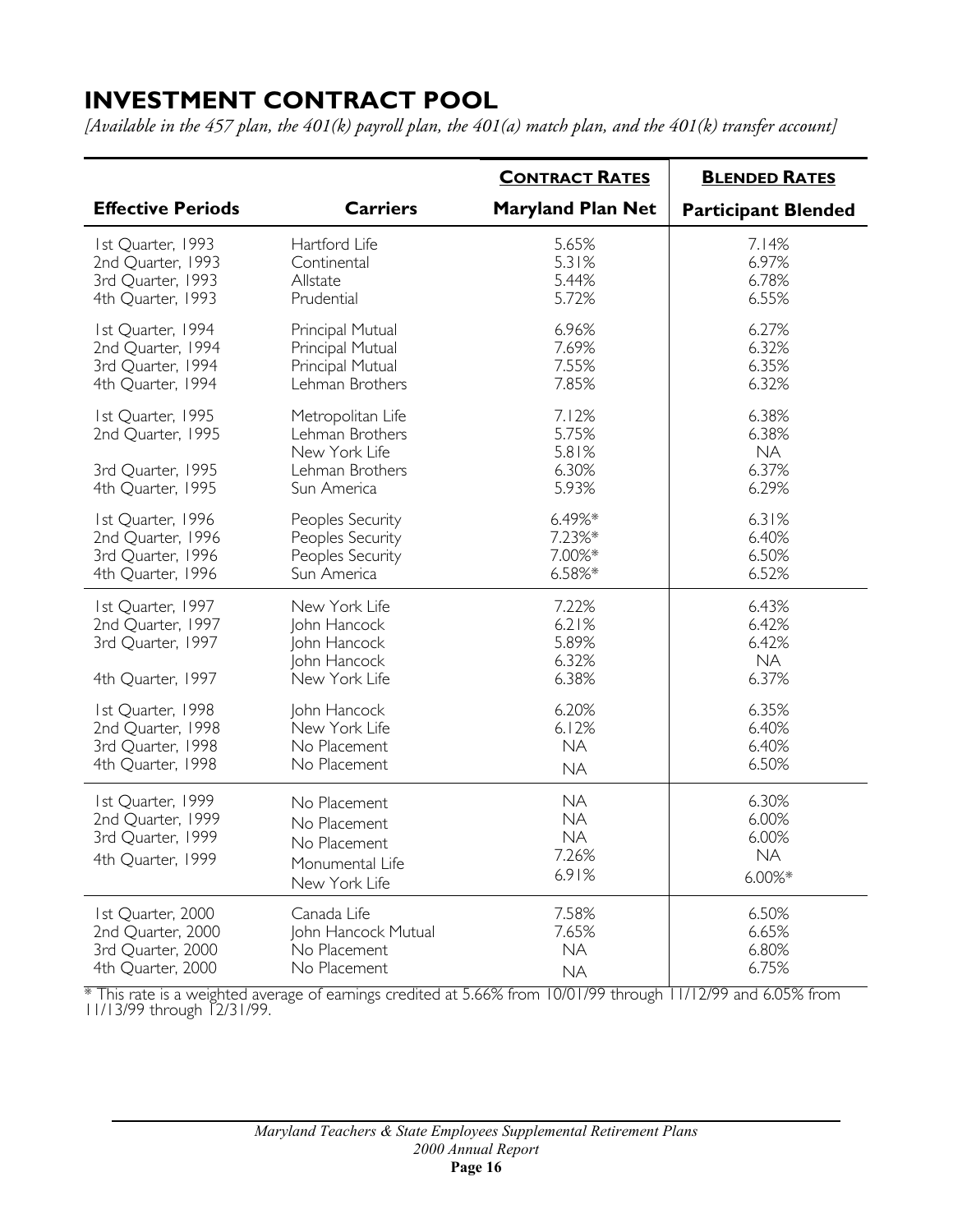## **DEFINITIONS**

**Investment Contract Pool Guidelines & Objectives.** See the Appendix for selection guidelines and objectives.

Maryland Plan Net. These are the rates paid to the Maryland plan by the carrier for the term of the contract. They are net of any carrier fees but before the deduction of the plan asset fee. The asset fee in 1999 was 36 basis points (0.36%). As of January 1, 2000, the annual asset fee is 34 basis points (0.34%)

Participant Blended. These are the rates credited to participants= accounts before the deduction of asset fees. They are the blended rates of all contracts in effect during the quarter.

## **Source:**

Maryland Teachers & State Employees Supplemental Retirement Plans.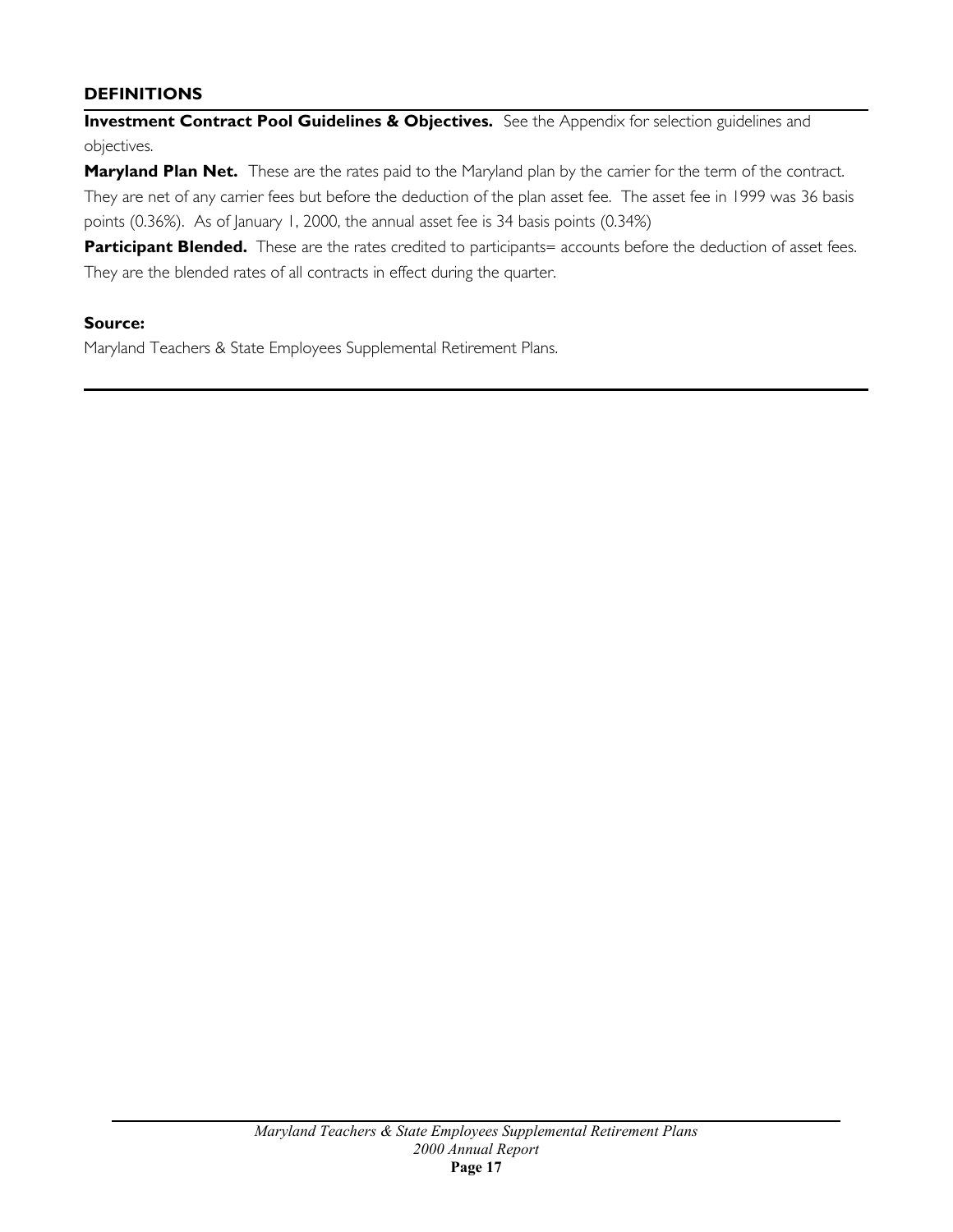# **MUTUAL FUNDS**

*Percentage Rates of Return for Period Ending December 31, 2000*

|                                                                                                                                                                                                             | I YEAR                                   | 3 YEARS                                  | 5 YEARS                                   | $\overline{0}$<br><b>YEARS</b>                    | <b>5-YEAR BETA</b>                   |
|-------------------------------------------------------------------------------------------------------------------------------------------------------------------------------------------------------------|------------------------------------------|------------------------------------------|-------------------------------------------|---------------------------------------------------|--------------------------------------|
| <b>Money Market Fund</b>                                                                                                                                                                                    |                                          |                                          |                                           |                                                   |                                      |
| <b>Vanguard Prime Money Market Fund</b><br>$[403(\bar{b})$ plan only]<br>INDEX: iMoneyNet Avg. (formerly IBC)                                                                                               | 6.0%<br>5.6%                             | 5.5%<br>5.1%                             | 5.4%<br>5.1%                              | 5.1%<br>4.7%                                      | N/A<br>N/A                           |
| <b>Bond Fund</b>                                                                                                                                                                                            |                                          |                                          |                                           |                                                   |                                      |
| <b>Federated U.S. Government Securities</b><br>Fund: 2-5 Years<br>[457 plan, 401(k) plans, and 401(a) match plan only]<br>INDEX: Lehman Bros. Interm. Gov=t. Bond                                           | 5.6%<br>6.2%                             | 5.2%<br>5.8%                             | 5.5%<br>6.1%                              | 6.7%<br>7.2%                                      | N/A<br>N/A                           |
| <b>Conservative: Balanced Funds</b>                                                                                                                                                                         |                                          |                                          |                                           |                                                   |                                      |
| <b>Fidelity Puritan Fund</b><br>INDEX: 60% S&P/40% Lehman Bros.<br>Aggregate Bond                                                                                                                           | 9.0%<br>11.2%                            | 8.8%<br>12.6%                            | 13.1%<br>15.7%                            | 15.1%<br>15.0%                                    | 0.5%<br>N/A                          |
| <b>Flag Investors Value Builder Fund -</b><br><b>Institutional Shares</b>                                                                                                                                   | 8.3%                                     | 10.2%                                    | 15.8%(1)                                  | NА                                                | 0.7%                                 |
| INDEX: 50% S&P/50% Lehman Bros.<br>Aggregate Bond                                                                                                                                                           | 10.5%                                    | 11.5%                                    | 14.2%                                     | 13.8%                                             | N/A                                  |
| <b>Moderate: Growth &amp; Income Funds</b>                                                                                                                                                                  |                                          |                                          |                                           |                                                   |                                      |
| <b>Fidelity Growth &amp; Income Portfolio</b><br><b>Legg Mason Value Trust (Navigator Class)</b><br>Vanguard Institutional Index Fund<br><b>Washington Mutual Investors</b><br>INDEX: Standard & Poor=s 500 | 13.0%<br>18.2%<br>13.5%<br>4.3%<br>13.3% | 14.4%<br>22.4%<br>16.6%<br>9.1%<br>16.4% | 19.4%<br>30.9%<br>21.8%<br>16.5%<br>21.7% | 20.2%<br>$4.3\%^{(2)}$<br>19.5%<br>17.0%<br>19.4% | 0.9%<br>1.3%<br>1.0%<br>0.6%<br>1.0% |
| <b>Aggressive: Growth Funds</b>                                                                                                                                                                             |                                          |                                          |                                           |                                                   |                                      |
| <b>AIM Constellation Fund</b><br><b>INVESCO Dynamics Fund</b><br><b>INDEX: S&amp;P Mid Cap Growth</b>                                                                                                       | 57.2%<br>71.3%<br>13.3%                  | 21.7%<br>37.3%<br>16.4%                  | 20.0%<br>31.9%<br>21.7%                   | 24.9%<br>28.5%<br>21.8%                           | 1.4%<br>1.5%<br>N/A                  |
| More Aggressive: Small-Cap Funds                                                                                                                                                                            |                                          |                                          |                                           |                                                   |                                      |
| <b>Delaware Trend Fund - Institutional Class</b><br>T. Rowe Price Small-Cap Stock Fund<br><b>INDEX: Russell 2000</b>                                                                                        | 65.2%<br>30.5%<br>23.4%                  | 31.1%<br>9.2%<br>6.0%                    | 26.8%<br>15.8%<br>312.4%                  | $27.6\%$<br>17.9%<br>16.9%                        | 1.2%<br>0.8%<br>N/A                  |
| <b>International Funds</b>                                                                                                                                                                                  |                                          |                                          |                                           |                                                   |                                      |
| <b>EuroPacific Growth Fund</b><br><b>T. Rowe Price International Stock Fund</b><br><b>INDEX: MSCI EAFE</b>                                                                                                  | 15.2%<br>10.0%<br>3.2%                   | 14.4%<br>8.5%<br>7.4%                    | 16.3%<br>11.0%<br>8.6%                    | 15.4%<br>11.8%<br>9.6%                            | N/A<br>N/A<br>N/A                    |

*(1) This is the five-year return for Flag Investors Value Builder Fund A* 

*(2) This is the ten-year return for Legg Mason Value Trust – Primary Shares*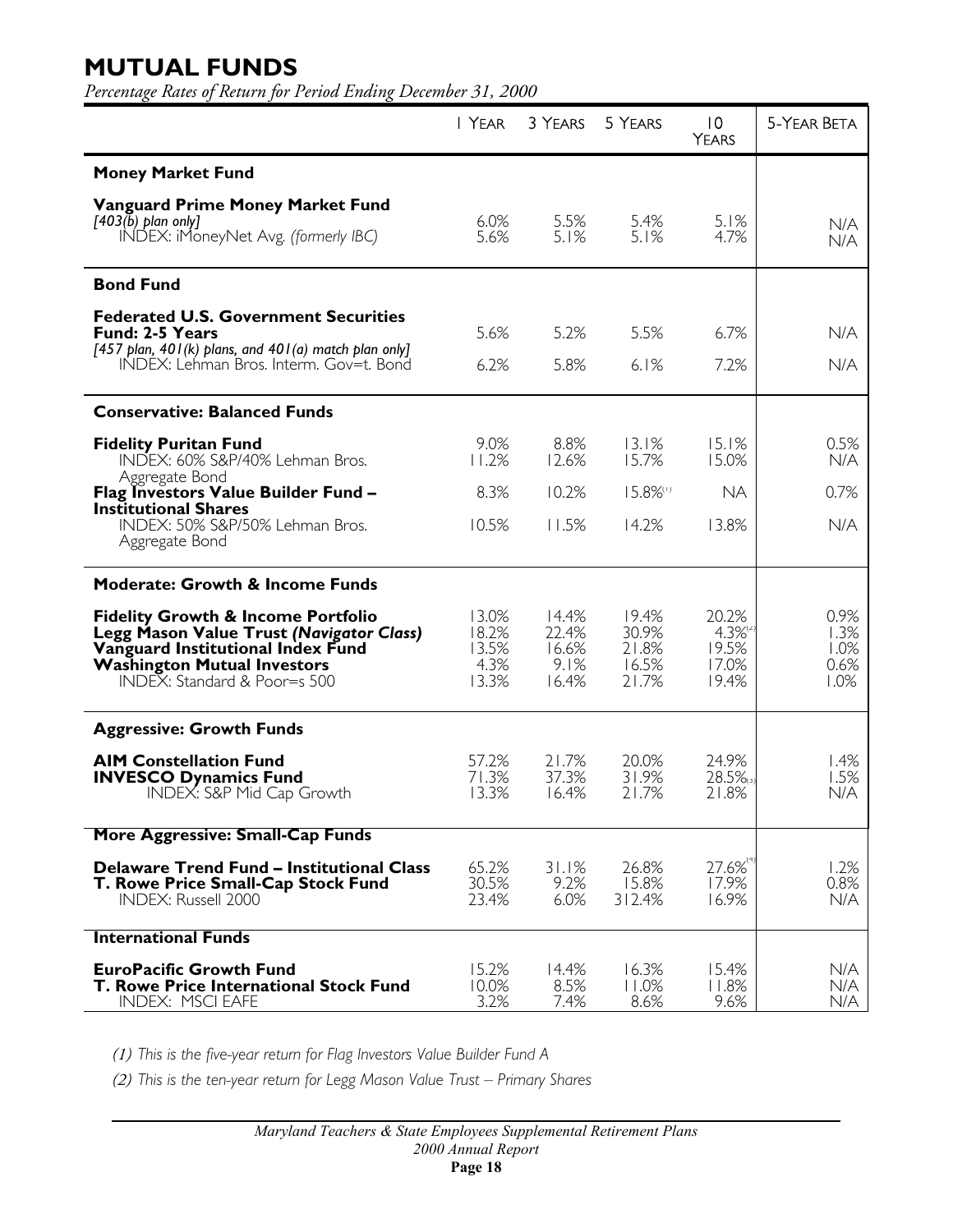*(3) This is the ten-year return for S&P Mid Cap Index* 

*(4) This is the ten-year return for Delaware Trend Fund – Class A* 

## **DEFINITIONS**

## *Rates of Returns*

**Rates of Returns.** The rates of returns are net of the funds= annual operating expenses. They are before the deduction of asset fees.

## *Betas*

Five-Year Beta. The beta coefficient is a statistical measure of a stock=s relative volatility (or risk). The Standard & Poor=s 500 Index (S&P 500) has a beta coefficient of 1.00. A stock with a higher beta is more volatile than the S&P 500. A stock with a lower beta will rise and fall more slowly than the S&P 500. The five-year beta is representative of statistical data from January 1, 1996 through December 31, 2000.

**International Funds= Beta.** These funds are made up of international securities. A fund's risk measure (beta coefficient) should be compared to an index made up of similar securities. Please note that the risk (beta) of the all of the mutual funds listed in the table are compared against the beta of the S&P 500 Index.

## *Indices*

**iMoneyNet MF Avg.** (formerly IBC Money Market Index). The IBC Index consists of 891 taxable money market mutual funds including government, institutional and special purpose funds. The index return is based on monthly averages of 30-day yields.

**50% S&P/50% Lehman Bros. Aggregate Bond.** This is the 50% S&P 500 and 50% Lehman Brothers Aggregate Bond Index. The Standard & Poor's 500 Index is a broad-based measurement of changes in stock market conditions. Its basis is the average common stock performance of 374 industrial company stocks, 11 transportation stocks, 74 financial company stocks, and 41 utility stocks. The Lehman Brothers Aggregate Bond Index is a mix of government, corporate, mortgage-backed, asset-backed, and Yankee bonds.

**MSCI EAFE Index.** The Morgan Stanley Capital International (MSCI) Europe, Australia, and the Far East (EAFE) Index is an international equity index. It consists of 1,030 securities from the following 20 countries: Australia, Austria, Belgium, Denmark, Finland, France, Germany, Hong Kong, Ireland, Italy, Japan, Malaysia, the Netherlands, New Zealand, Norway, Singapore, Spain, Sweden, Switzerland, and the United Kingdom.

**Russell 2000 Index.** This index is a small-capitalization index that consists of the 2,000 smallest stocks in the Russell 3000 Index, representing 10% of the total U.S. equity market.

**60% S&P/40% Lehman Bros. Aggregate Bond.** This is the 60% S&P 500 and 40% Lehman Brothers Aggregate Bond Index. The Standard & Poor's 500 Index is a broad-based measurement of changes in stock market conditions. Its basis is the average common stock performance of 374 industrial company stocks, 11 transportation stocks, 74 financial company stocks, and 41 utility stocks. The Lehman Brothers Aggregate Bond Index is a mix of government, corporate, mortgage-backed, asset-backed, and Yankee bonds.

**Standard & Poor's 500 Index.** This index is a broad-based measurement of changes in stock market conditions. Its basis is the average common stock performance of 374 industrial company stocks, 11 transportation stocks, 74 financial company stocks, and 41 utility stocks.

**S&P Mid Cap Growth Index.** A market capitalization-weighted index constructed by BARRA using the S&P Midcap 400. The 400 stocks are ranked according to Price/Book ratios, and working from the highest Price/Book, issues are added to the BARRA growth index until its market value is roughly half of the S&P 400.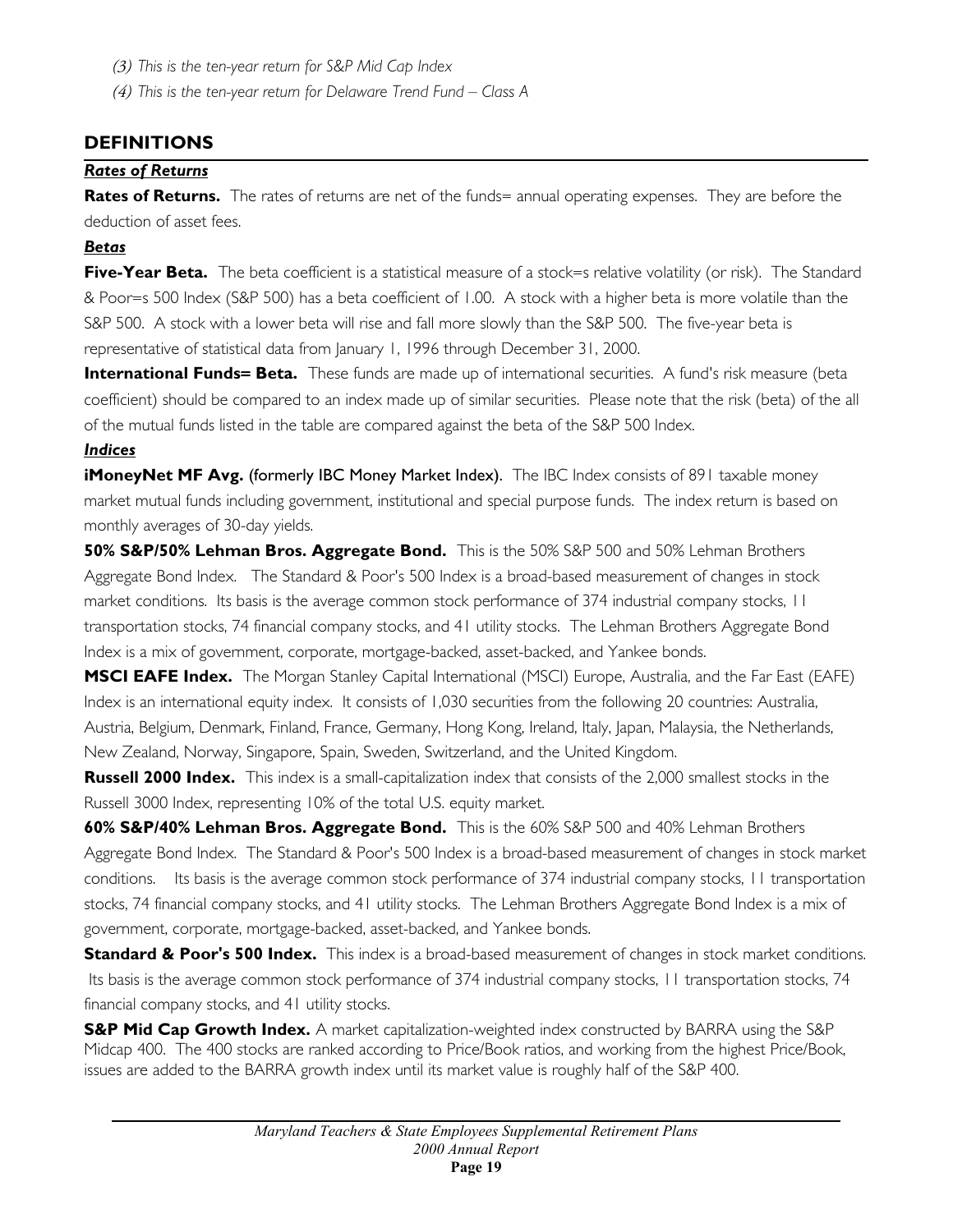**Lehman Bros. Intermediate Gov't Bond Index.** Includes Lehman Government Index Issues with a time to maturity between 1 and 10 years.

## *Medians*

**Fixed Income - Short/Interm. Median.** This universe includes funds defined by Morningstar as Short-Term Bond. Short-Term Bond funds have an average duration of more than one but less than 3.5 years or an average effective maturity of more than one but less than four years.

**International Equity Non-U.S. Median.** This universe includes funds defined by Morningstar as Foreign Stock funds which have no more than 10% of stocks invested in the United States. The median return represents the mid point of this universe.

**Large Cap Core Median.** This universe includes funds defined by Morningstar as Large Blend. Large Blend funds invest in a combination of Large Cap Growth and Large Cap Value stocks. The median return represents the mid point of this universe.

**Managed Balanced Median.** This universe includes funds defined by Morningstar as Domestic Hybrid which includes funds with stock holdings of greater than 20% but less than 70% of the portfolio. The median return represents the mid point of this universe.

**Mid Cap Growth Median.** This universe includes funds defined by Morningstar as Mid-Cap Growth. Mid-Cap Growth funds primarily invest in stocks of mid-sized companies which are growing at faster than average rates. The median return represents the mid point of this universe.

**Small Cap Core Median.** This universe includes funds defined by Morningstar as Small Blend. Small Blend funds invest in a combination of Small-Cap Growth and Small-Cap Value stocks. The median return represents the mid point of this universe.

## **Source**

- 1. Maryland Teachers and State Employees Supplemental Retirement Plans
- 2. The rates of return for the Investment Contact Pool were provided by PEBSCO
- 3. The returns for the mutual funds were provided by the mutual fund companies
- 4. The 5-Year Betas and definitions were provided by The Segal Company, Inc.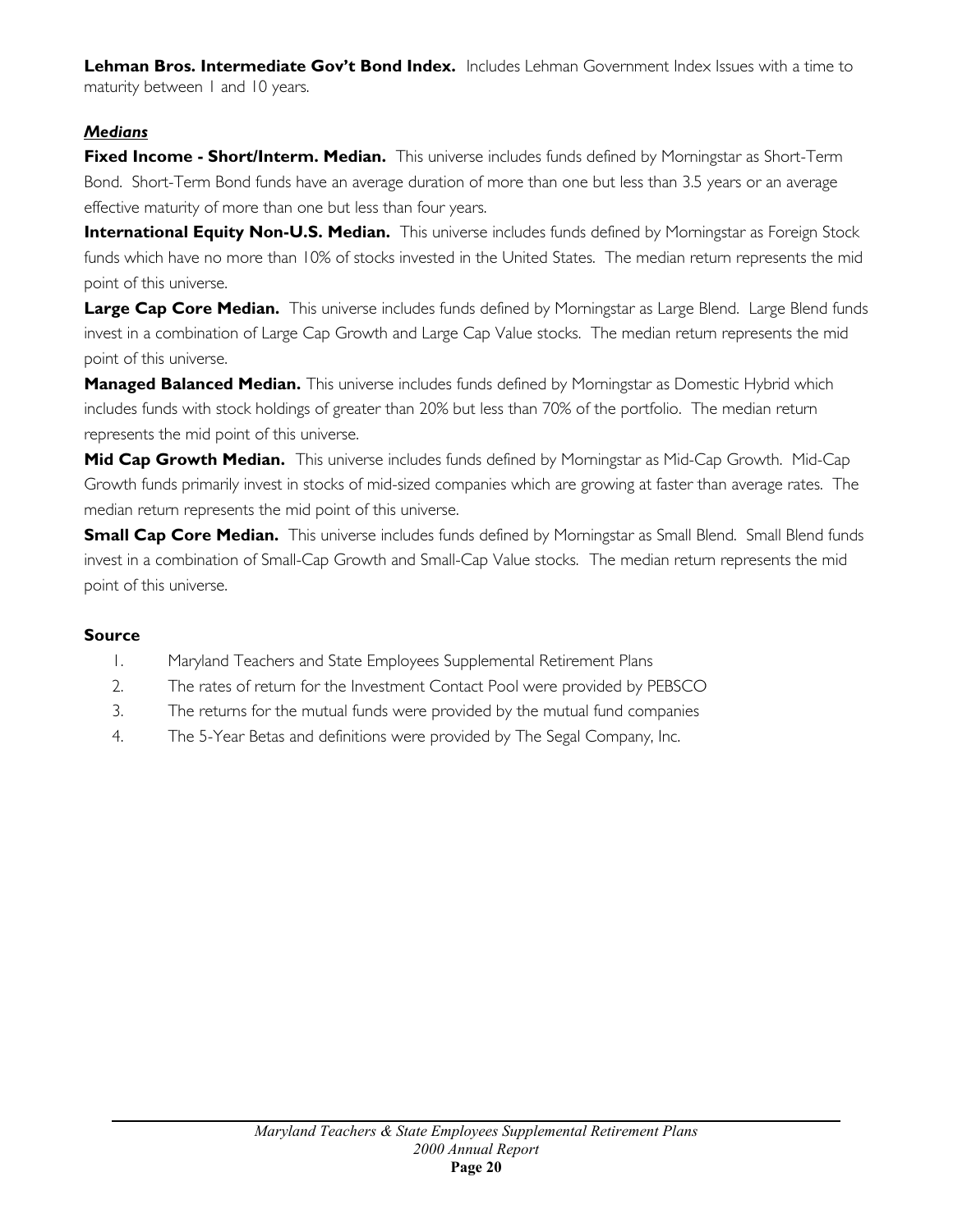# **THE 457 DEFERRED COMPENSATION PLAN**

#### **ELIGIBILITY AND DEFERRAL REQUIREMENTS**

All state of Maryland employees are eligible to participate in this plan. State employees include: regular, contractual full-time and part-time employees, members of the General Assembly; judges of the various courts; clerks and employees of all county and Baltimore city courts; registrars and employees in the Office of the Register of Wills; full-time, part-time and contractual employees; faculty, associate staff and classified employees at the Maryland universities and colleges; and independent contractors of the Maryland Vending Program for the Blind.

Participants make contributions to the plan by payroll deductions before federal and state income taxes, but after the Federal Insurance Contributions Act (FICA) tax is assessed. For 2000, participants may contribute the lesser of about 25% of their annual gross salary (minus pre-tax benefit payments) or \$8,500 a year. The 457 plan provides a catch-up provision in the three years before the year of retirement. A participant may contribute up to \$15,000 per year under this provision.

#### **INVESTMENT OPTIONS**

Investment choices include both fixed and variable options. The fixed investment option offers a fixed rate of return for a stated period. It is a pool of investment contracts selected from a pre-qualified list of insurance companies and fixed-income managers/underwriters. Pages 18 to 19 give performance information on the pool.

The board places collected funds into a new contract that is effective for a set period. The contract usually has a fixed rate of interest for the length of the contract. Some contracts, however, reset the rate of interest on a regular basis throughout the life of the contract=s

underlying investments at that time. Participants= accounts are credited with a quarterly average yield that is a blend of all contracts in the pool.

The pool concept provides investment diversification. When investments are diversified, or spread among several carriers, default risk is lowered. Each carrier must meet standards established by the plan=s Board of Trustees. Before starting the Investment Contract Pool, the Board of Trustees established criteria to assure diversity and limit risk. All companies and/or fixed income managers/underwriters competing for investment contracts must meet these requirements. See the Appendix (Investment Contract Pool Options Guidelines & Objectives) for a list of these requirements.

The variable options in this plan include an assortment of mutual funds. Pages 20 to 22 list the 2000 fund options for all plans with their historical performances and risk factors (betas).

#### **DISTRIBUTION REQUIREMENTS**

Participants can begin distributions when they separate or retire from state service (regardless of age) or at 701/2 if they are employed by the state. The participant's beneficiary becomes eligible to receive a distribution upon the participant's death. A single distribution also may be made for an unforeseeable and unbudgetable emergency causing financial hardship. Participants must begin distributions at 701/2 unless they are still working for the state (and have not yet retired). All distributions are subject to federal, state and local income tax. Participants may receive distributions in a lump sum, in periodic installments or as a purchased annuity contract.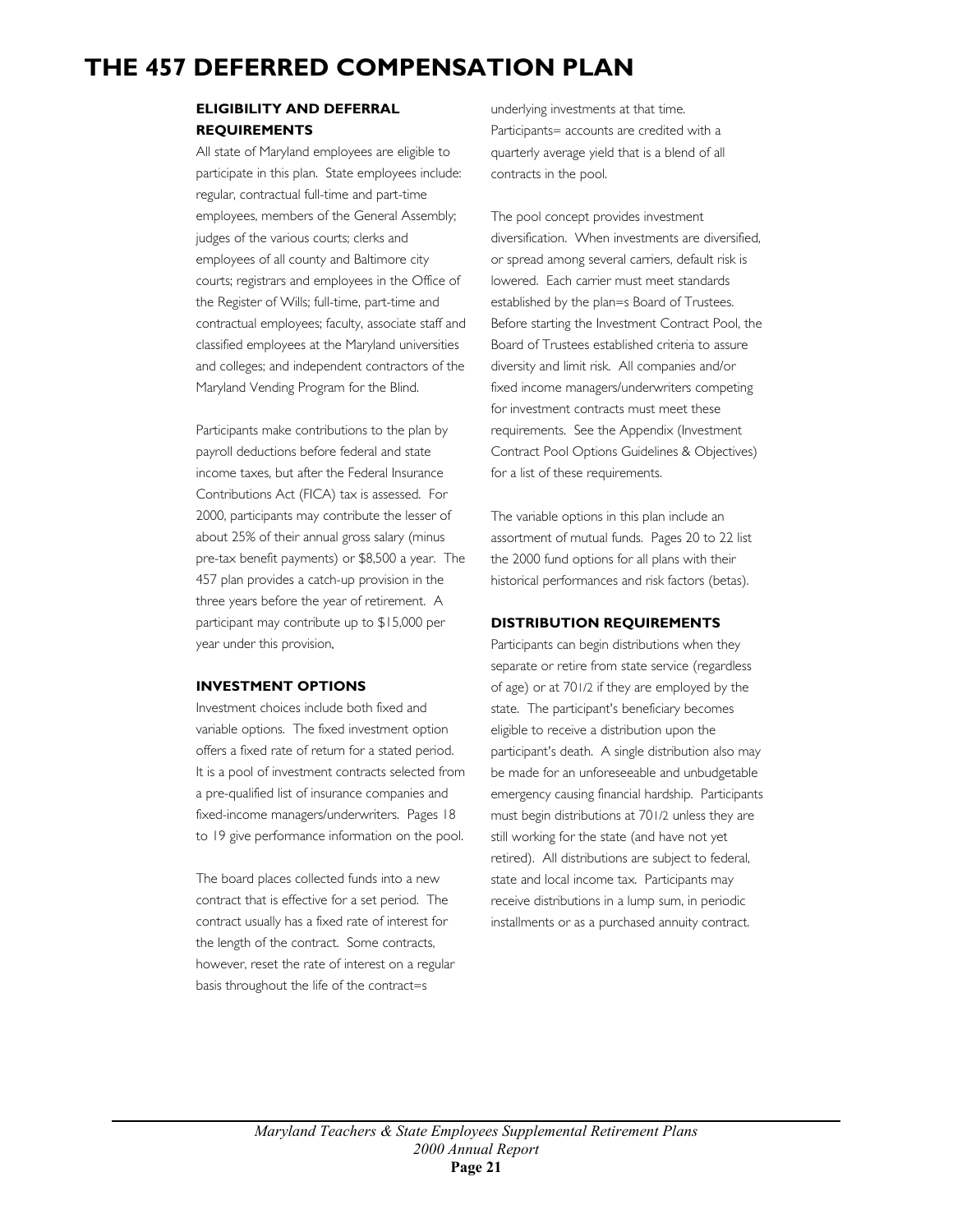# **THE 403(B) TAX DEFERRED ANNUITY PLAN**

#### **ELIGIBILITY AND DEFERRAL REQUIREMENTS**

Employees of the state of Maryland or any governmental entity in the state whose work assignments are within state educational institutions are eligible to participate in this plan. Educational institutions include state colleges and universities, the Maryland Higher Education Commission, the Maryland Department of Education, Maryland Public Television and the Maryland Schools for the Deaf. Participants make specified contributions under this plan by payroll deduction during the regular pay period before federal and state income taxes, but after the FICA tax is assessed.

For 2000, participants may contribute the lesser of about 25% of their annual gross salary (minus 2%) or \$10,500 per year. Participants may contribute an additional \$3,000 per year if their annual contributions have averaged less than \$5,000. To qualify for catch-up, employees should have completed at least 15 years of fulltime service with the state of Maryland in which they were eligible to participate in a 403(b) arrangement.

#### **INVESTMENT OPTIONS**

The investments in this plan are mutual funds. Pages 20 to 22 list the options for all plans with their historical performances and risk factors (betas).

#### **DISTRIBUTION REQUIREMENTS**

Participants may begin distributions without a 10% Internal Revenue Service (IRS) withdrawal penalty when they meet one of the following criteria: Age 592; Separation from Maryland state service at 55 or older; Total disability; Selection of an annuity contract.

The participant's beneficiary becomes eligible to receive a distribution without a 10% IRS withdrawal penalty upon the participant's death. A single distribution also may be made without a 10% IRS withdrawal penalty for a deductible medical hardship. A single distribution may be made for an unbudgetable emergency causing financial hardship. The 10% IRS withdrawal penalty will apply for most financial hardship distributions. Participants must begin distributions at 702 unless they are still working for the state (and have not yet retired). All distributions are subject to federal, state and local income tax. Participants may receive distributions in a lump sum, in a partial lump sum, in periodic installments or as a purchased annuity contract.

#### **LOAN PROGRAM**

Loans are available to participants. The minimum loan amount is \$2,500, initially. The maximum loan amount is 50% of a participant=s account balance, but never more than \$50,000. The rate of interest charged on the loan is the same as the rate used by the Maryland State Employees Credit Union for loans secured by savings accounts, the hypothecated rate. Participants pay a fixed interest rate during the life of the loan. Participants return principal and interest payments to their accounts. The outstanding loan balance is considered a plan asset. A loan application fee may apply.

With only one exception, the maximum repayment period is five years. When the loan is for the purchase of a primary residence, the maximum repayment period is ten years. Participants may have two loans outstanding at a time as long as the loan amounts combined don=t exceed the lesser of 50% of their accounts or \$50,000. The 10% IRS withdrawal penalty doesn=t apply to loans.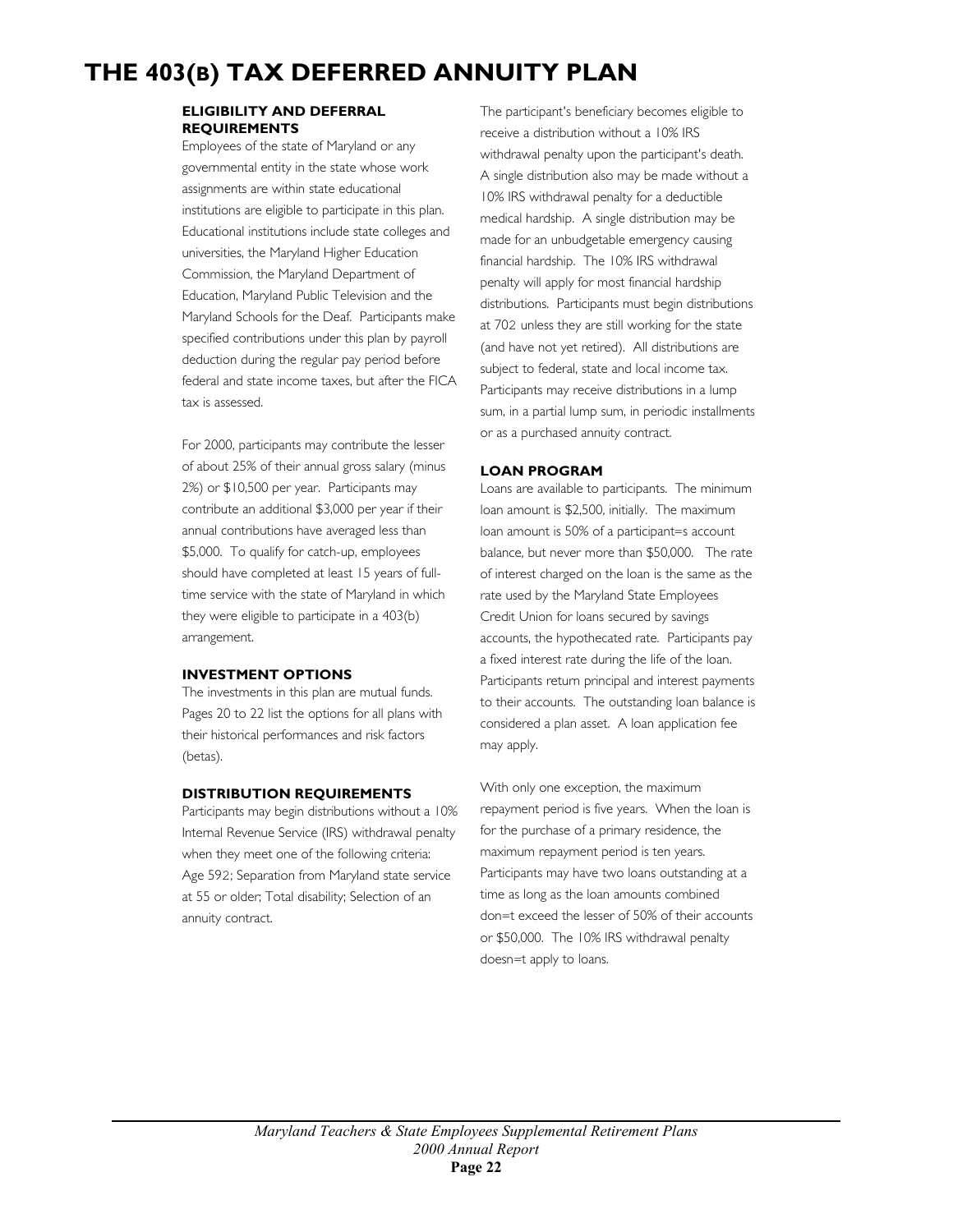# **THE 401(k) SAVINGS & INVESTMENT PLAN -** 401(k) Payroll Savings Plan

#### **ELIGIBILITY AND DEFERRAL REQUIREMENTS**

All Maryland state employees are eligible to participate in the 401(k) Savings & Investment Plan. For 2000, participants may contribute about 25% of their annual gross salary (minus 2%) a year, but not more than \$10,500 a year. The state makes payroll deductions before federal and state taxes, but after the FICA tax is assessed.

#### **INVESTMENT OPTIONS**

The investment options include an assortment of mutual funds and a fixed option. Pages 20 to 22 list by group the 2000 fund options for all plans with their historical performances and risk factors (betas).

The fixed option offers a fixed rate of return for a stated period. It is a pool of investment contracts selected from a pre-qualified list of insurance companies and fixed-income managers/underwriters. Pages 18 to 19 give performance information on the pool.

The board places collected funds into a new contract that is effective for a set period. The contract usually has a fixed rate of interest for the length of the contract. Some contracts, however, reset the rate of interest on a regular basis throughout the life of the contract=s underlying investments at that time. Participants= accounts are credited with a quarterly average yield that is a blend of all contracts in the pool.

The pool concept provides investment diversification. When investments are diversified, or spread among several carriers, default risk is lowered. Each carrier must meet standards established by the plan=s Board of Trustees. Before starting the Investment Contract Pool, the Board of Trustees established criteria to assure diversity and limit risk. All companies and/or fixed income managers/underwriters competing for investment contracts must meet these requirements.

#### **DISTRIBUTION REQUIREMENTS**

Participants may begin distributions without a 10% IRS withdrawal penalty when they meet one of the following criteria: Age 592; Separation from Maryland state service at 55 or older; Total disability; Selection of an annuity contract. The participant's beneficiary becomes eligible to receive a distribution without a 10% IRS withdrawal penalty upon the participant's death. A single distribution also may be made without a 10% IRS withdrawal penalty for a deductible medical hardship. A single distribution may be made for an unbudgetable emergency causing financial hardship. The 10% IRS withdrawal penalty will apply for most financial hardship distributions. Participants must begin distributions by 702 unless they are still working for the state (and have not yet retired). All distributions are subject to federal, state and local income tax. Participants may receive distributions in a lump sum, in a partial lump sum, in periodic installments or as a purchased annuity contract.

#### **LOAN PROGRAM**

Loans are available to participants. The minimum loan amount is \$2,500. The maximum loan amount is 50% of a participant=s account balance, but never more than \$50,000. The rate of interest charged on the loan is the same as the rate used by the Maryland State Employees Credit Union for loans secured by savings accounts, the hypothecated rate. Participants pay a fixed interest rate during the life of the loan. The outstanding loan balance is considered a plan asset. A loan application fee may apply.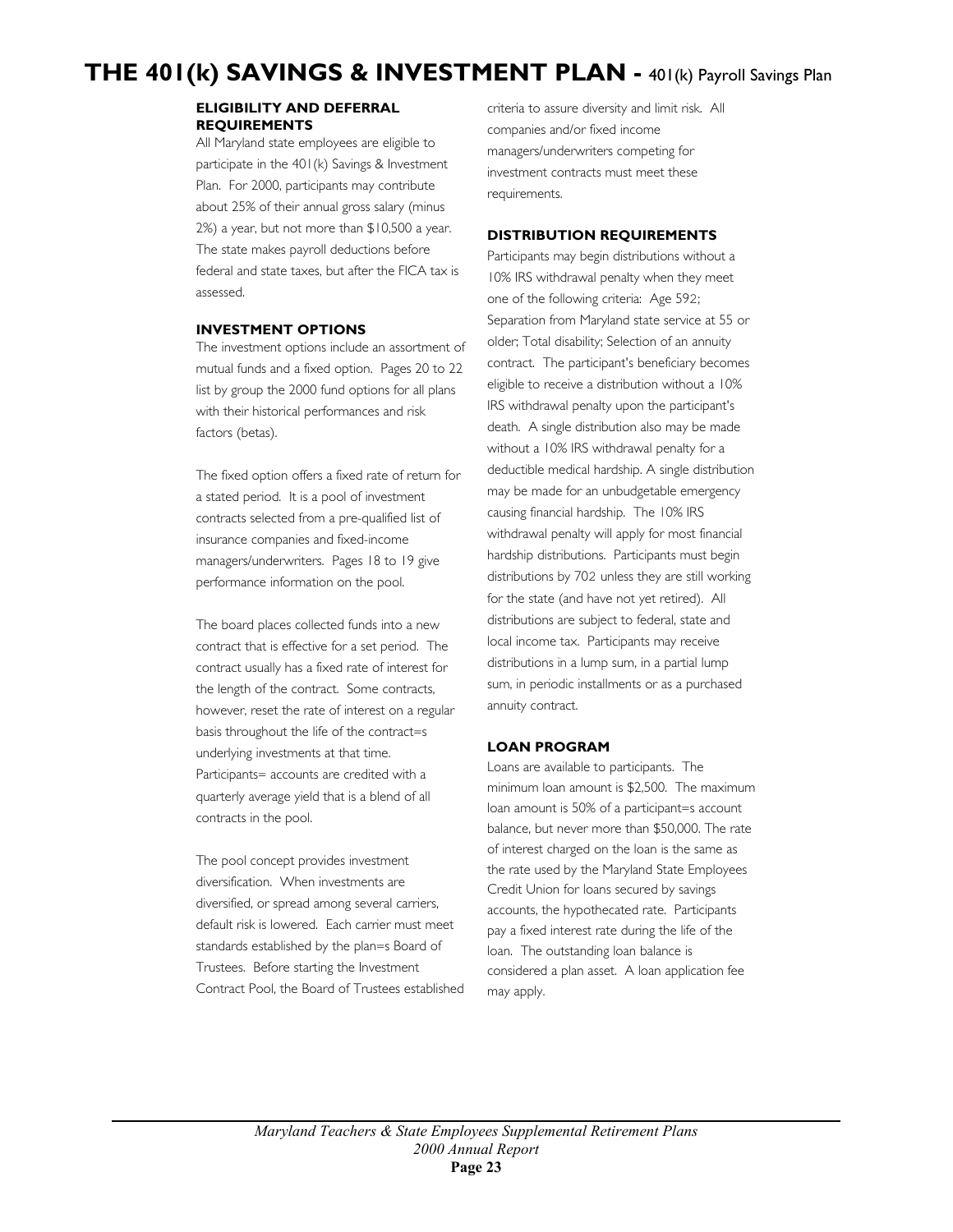# **THE 401(A) MATCH PLAN**

### **ELIGIBILITY**

Maryland state employees who are members of the State Employees AModified@ Pension System are eligible for a match to their 457, 403(b),and 401(k) payroll plans. The match is a dollar-for-dollar match up to \$600 each fiscal year. The state=s match is deposited into a 401(a) account set up for each participant.

#### **INVESTMENT OPTIONS**

The investment options include an assortment of mutual funds and a fixed option. Pages 20 to 22 list by group the 2000 fund options for all plans with their historical performances and risk factors (betas).

The fixed option offers a fixed rate of return for a stated period. It is a pool of investment contracts selected from a pre-qualified list of insurance companies and fixed-income managers/underwriters. Pages 18 to 19 give performance information on the pool.

The board places collected funds into a new contract that is effective for a set period. The contract usually has a fixed rate of interest for the length of the contract. Some contracts, however, reset the rate of interest on a regular basis throughout the life of the contract=s underlying investments at that time. Participants= accounts are credited with a quarterly average yield that is a blend of all contracts in the pool.

The pool concept provides investment diversification. When investments are diversified, or spread among several carriers, default risk is lowered. Each carrier must meet standards established by the plan=s Board of Trustees. Before starting the Investment Contract Pool, the Board of Trustees established criteria to assure diversity and limit risk. All companies and/or fixed income managers/underwriters competing for investment contracts must meet these requirements. See the Appendix (Investment Contract Pool Options Guidelines & Objectives) for a list of these requirements.

#### **DISTRIBUTION REQUIREMENTS**

Participants may begin distributions at termination from state employment or at retirement. The account is also payable upon total disability or death. There may be an IRS penalty for withdrawals before a certain age.

Participants must begin distributions by 702 unless they are still working for the state (and have not yet retired). All distributions are subject to federal, state and local income tax. Participants may receive distributions in a lump sum, in a partial lump sum, in periodic installments or as a purchased annuity contract.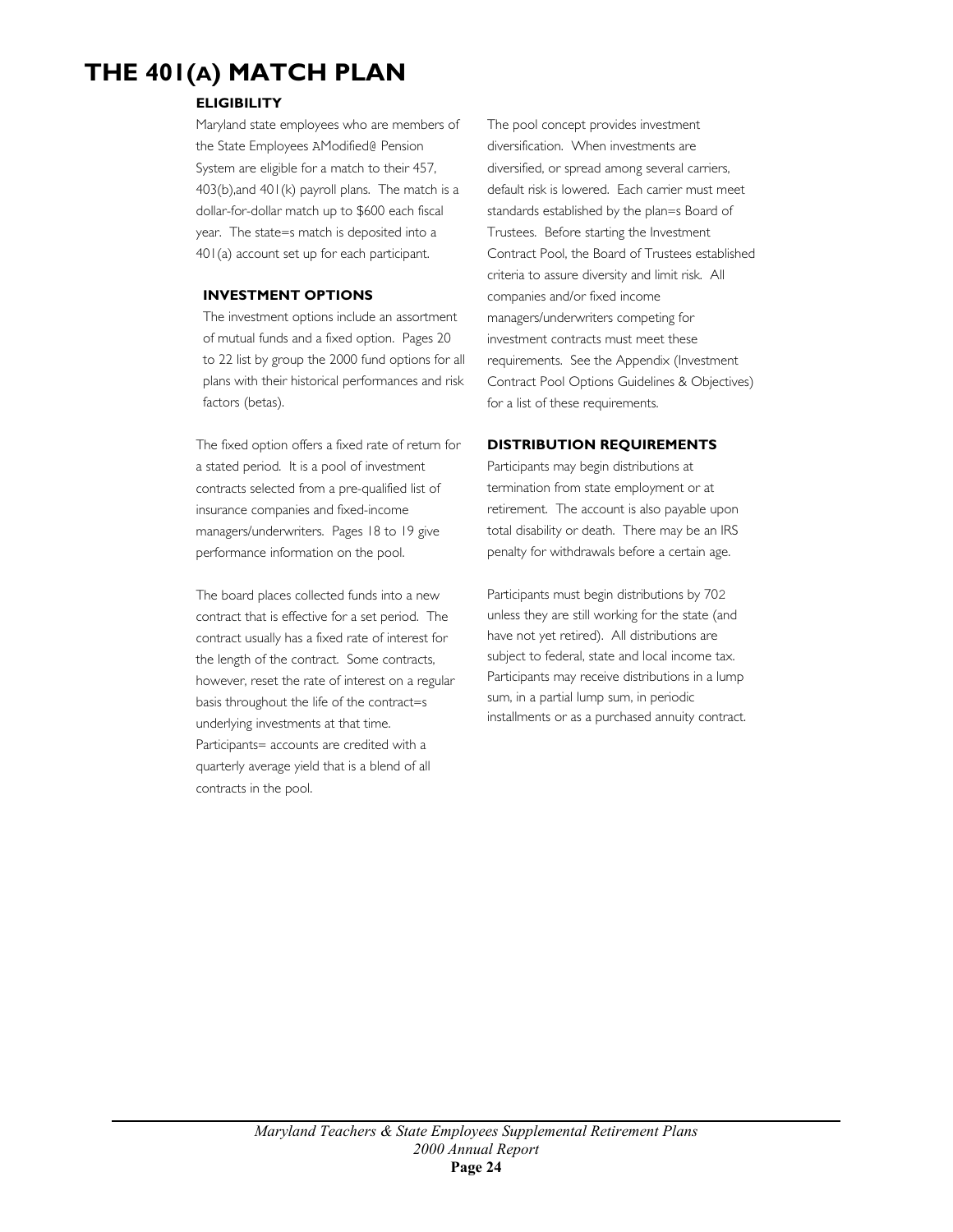# **THE 401(k) SAVINGS & INVESTMENT PLAN -** 401(k) Transfer Account

#### **ELIGIBILITY REQUIREMENTS**

In accordance with an IRS private letter ruling, this plan was established in 1991 for active Maryland state employees who transfer from the Maryland State Retirement System to the Maryland State Pension System. These employees may transfer their refunds to the Maryland 401(k) transfer account. Transfer monies are not subject to income tax at the time of transfer.

#### **INVESTMENT OPTIONS**

The investment options include an assortment of mutual funds and a fixed option. Pages 20 to 22 list by group the 2000 fund options for all plans with their historical performances and risk factors (betas).

The fixed option offers a fixed rate of return for a stated period. It is a pool of investment contracts selected from a pre-qualified list of insurance companies and fixed-income managers/underwriters. Pages 18 to 20 give performance information on the pool.

The board places collected funds into a new contract that is effective for a set period. The contract usually has a fixed rate of interest for the length of the contract. Some contracts, however, reset the rate of interest on a regular basis throughout the life of the contract=s underlying investments at that time. Participants= accounts are credited with a quarterly average yield that is a blend of all contracts in the pool.

The pool concept provides investment diversification. When investments are diversified, or spread among several carriers, default risk is lowered. Each carrier must meet standards established by the plan=s Board of Trustees. Before starting the Investment Contract Pool, the

Board of Trustees established criteria to assure diversity and limit risk. All companies and/or fixed income managers/underwriters competing for investment contracts must meet these requirements. See the Appendix (Investment Contract Pool Options Guidelines & Objectives) for a list of these requirements.

#### **DISTRIBUTION REQUIREMENTS**

Participants may begin distributions without a 10% IRS withdrawal penalty when they meet one of the following criteria: Age 592; Separation from Maryland state service at 55 or older; Total disability; Selection of an annuity contract.

The participant's beneficiary becomes eligible to receive a distribution without a 10% IRS withdrawal penalty upon the participant's death. A single distribution also may be made without a 10% IRS withdrawal penalty for a deductible medical hardship. A single distribution may be made for an unbudgetable emergency causing financial hardship. The 10% withdrawal penalty will apply for most financial hardship distributions. Participants must begin distributions by 702 unless they are still working for the state (and have not yet retired). Participants may receive distributions in a lump sum, in a partial lump sum, in periodic installments or as a purchased annuity contract.

For all distributions, except purchased annuity contracts, participants first receive money in their accounts from previously taxed pre-1987 contributions made to the Maryland State Retirement System. This money is not subject to further income tax at the time of distribution. Contributions made between January 1, 1987 and December 31, 1988 also were previously taxed. Participants receive this money in proportion with the taxable money in their accounts. The 1987 and 1988 contributions also are not subject to further taxation when distributed.

For purchased annuity contract distributions, participants can receive all previously-taxed money (pre-1987 contributions and contributions made between January 1, 1987,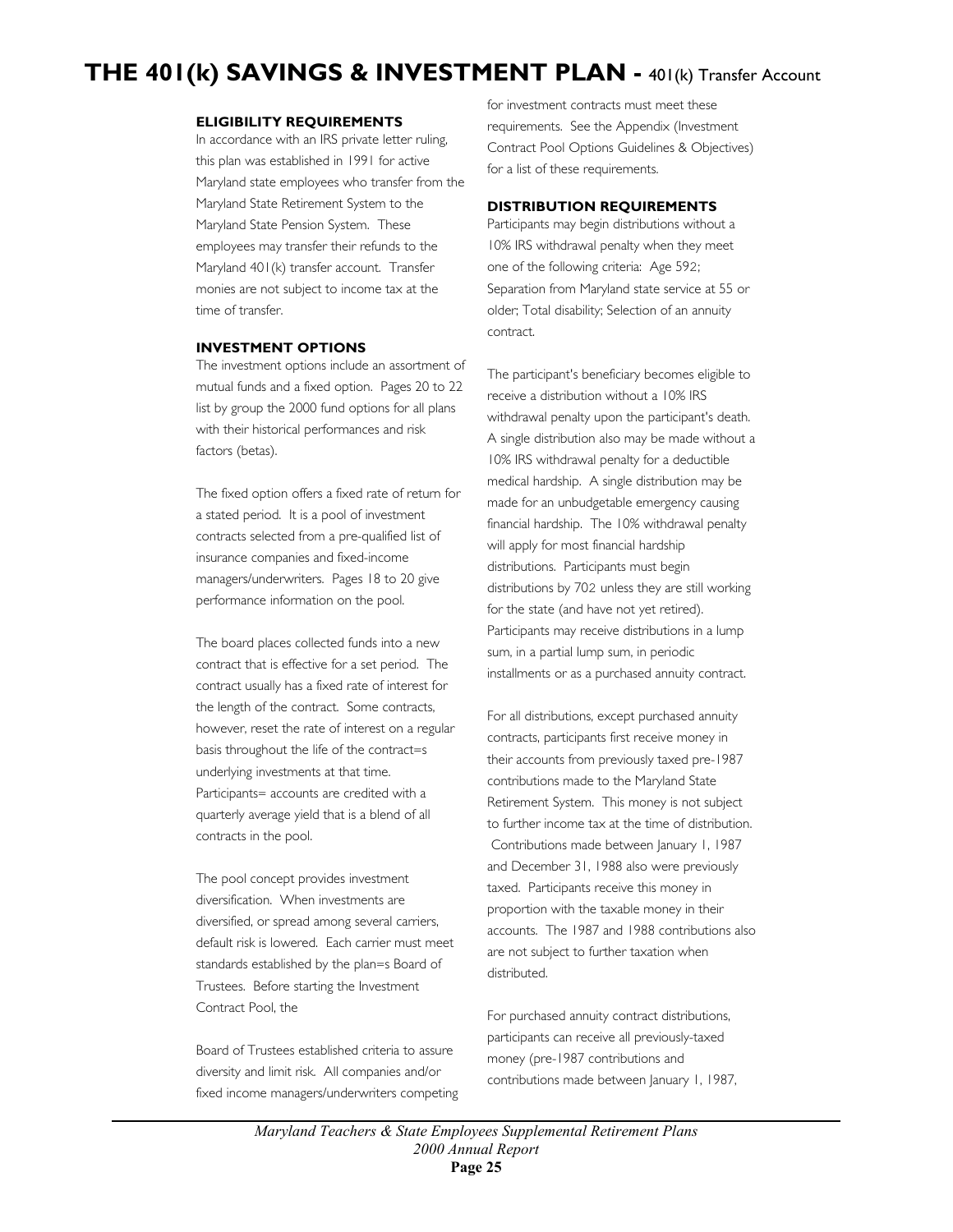and December 31, 1988) before the contract is purchased, or they can leave it in the account for future distribution.

#### **LOAN PROGRAM**

Loans are available to participants. The minimum loan amount is \$2,500. The maximum loan amount is 50% of a participant=s account balances, but never more than \$50,000.

The rate of interest charged on the loan is the same as the rate used by the Maryland State Employees Credit Union for loans secured by savings accounts, the hypothecated rate. Participants pay a fixed interest rate during the life of the loan. The outstanding loan balance is considered a plan asset and will be liable for its share of the annual asset fee. This means that

the asset fee is assessed to the participant=s account balance and the outstanding loan amount. A loan application fee may apply. Participants return principal and interest payments to their accounts.

With only one exception, the maximum repayment period is five years. When the loan is for the purchase of a participant=s primary residence, the maximum repayment period is fifteen years. Participants may have one loan outstanding and may refinance that loan. Subsequent loan amounts available may be limited by prior loan balances. The 10% IRS withdrawal penalty doesn=t apply to a loan.